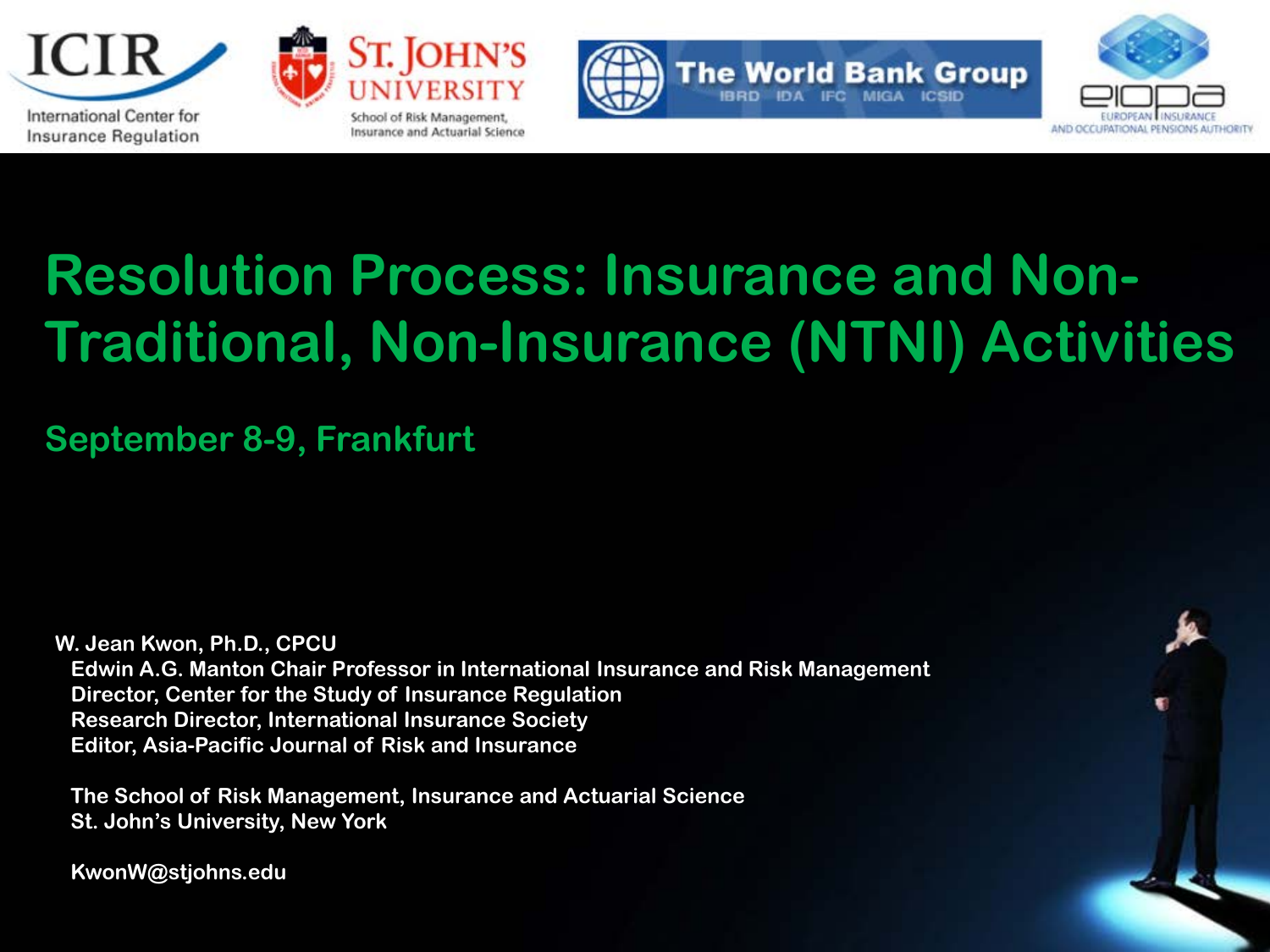#### **The Center for the Study of Insurance Regulation School of Risk Management, St. John's University**

**Established in 2013 as a forum for candid discourse on the subject of insurance regulation among business leaders, lawmakers and other government officials, educators and others involved in developing and implementing public policy in the U.S. and globally**

**In partnership with renowned law firms specializing in insurance**

**Organizes an annual insurance regulation conference in October and jointly with other centers** 

**October 14, 2015 in New York City**

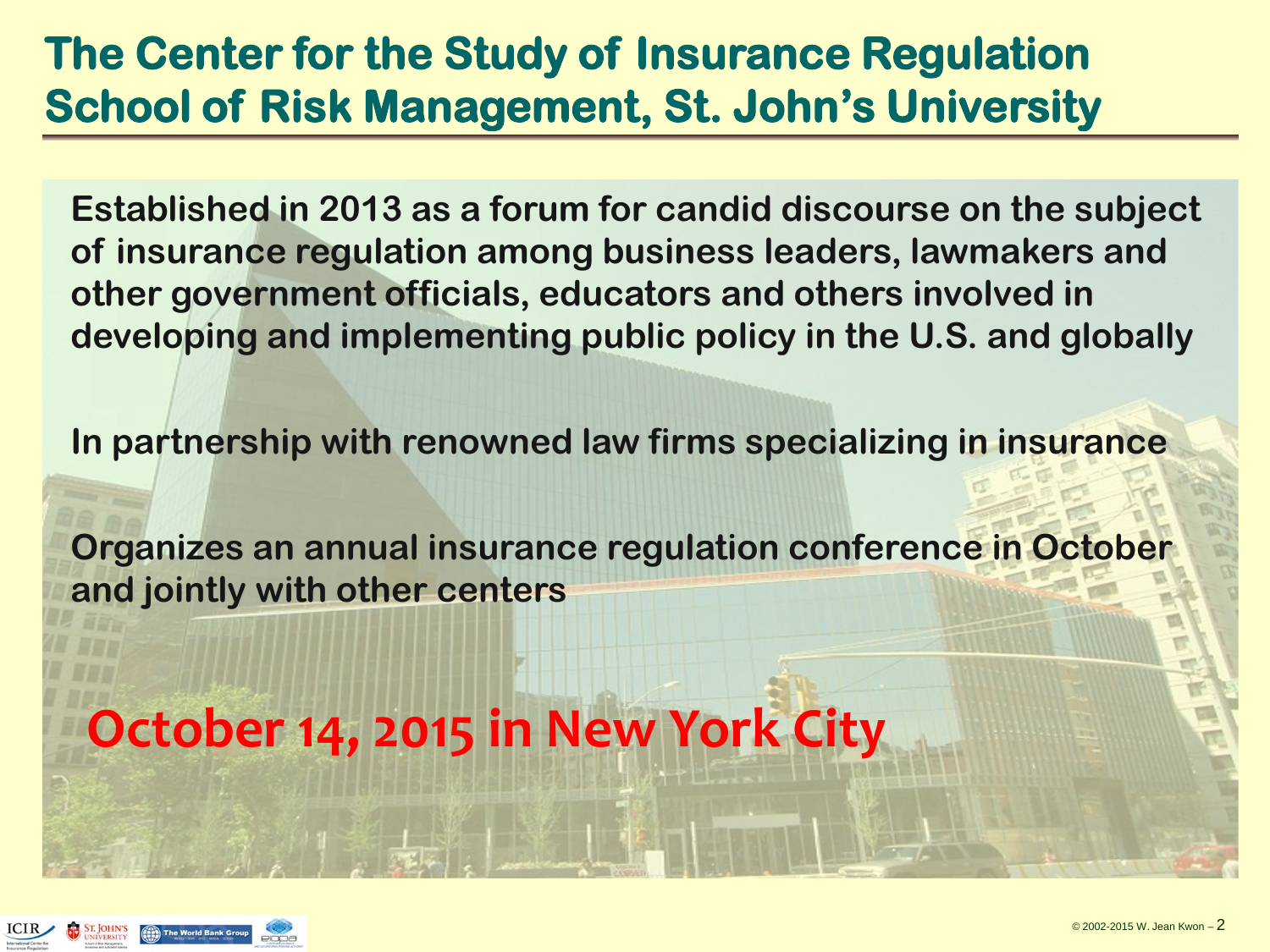## **Discussion Flow**

- **Resolution processes, inclusive of insolvencies** 
	- **Early detection and insolvency risk management**
	- **Insolvencies and alternatives**
	- **Evaluation of existing regulatory structures**
- **Resolution framework for insurance and NTNI activities**
	- **FSB initiatives**
	- **IAIS initiatives**

#### **Concluding notes**

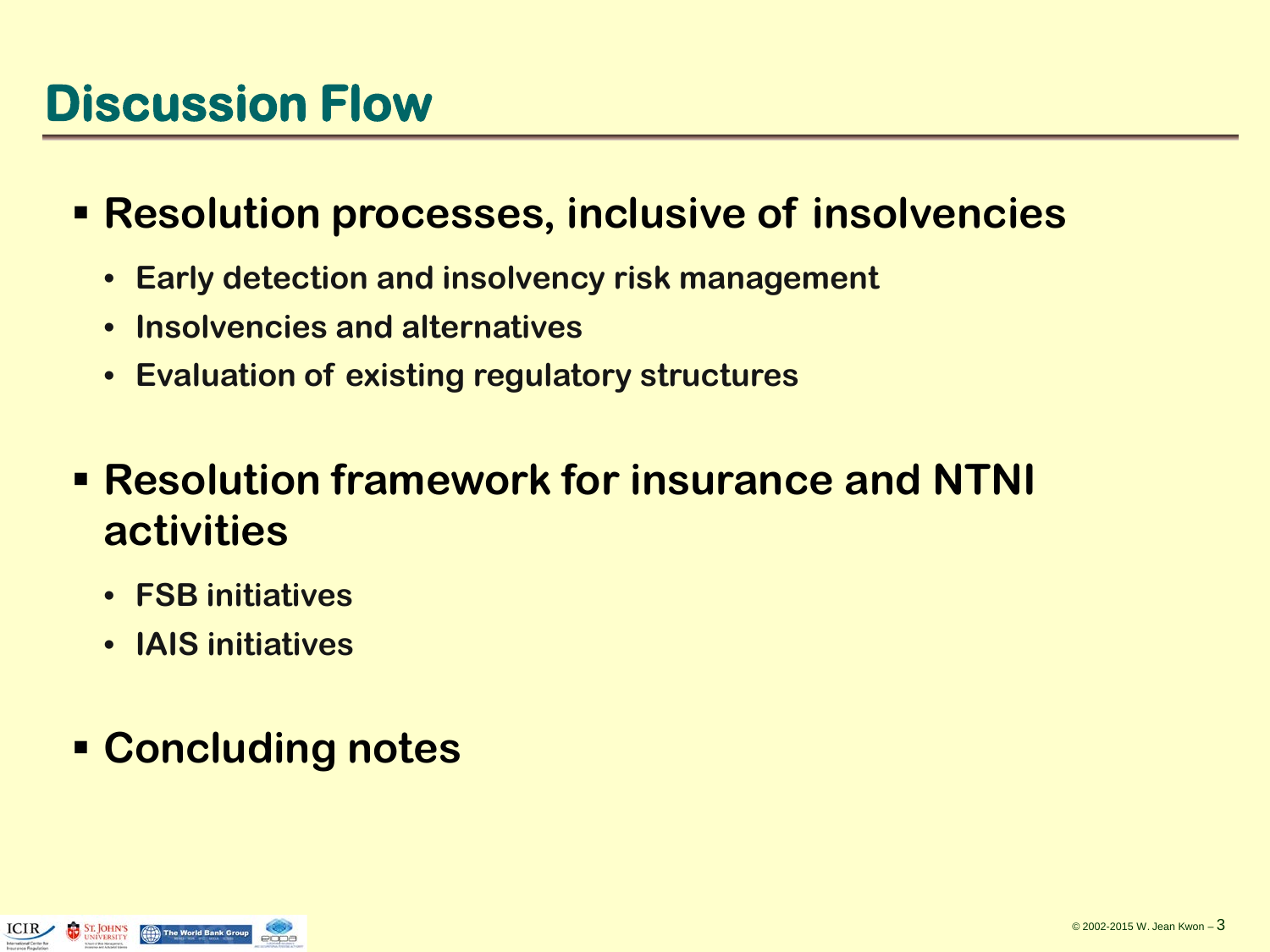

#### **Insurance Resolution and Process**

**[http://www.internationalinsurance.org/files/TC/PDF/Insurer\\_Resolutions\\_W\\_Jean\\_Kwon\\_2015\\_8\\_15\\_Final.pdf](http://www.internationalinsurance.org/files/TC/PDF/Insurer_Resolutions_W_Jean_Kwon_2015_8_15_Final.pdf)**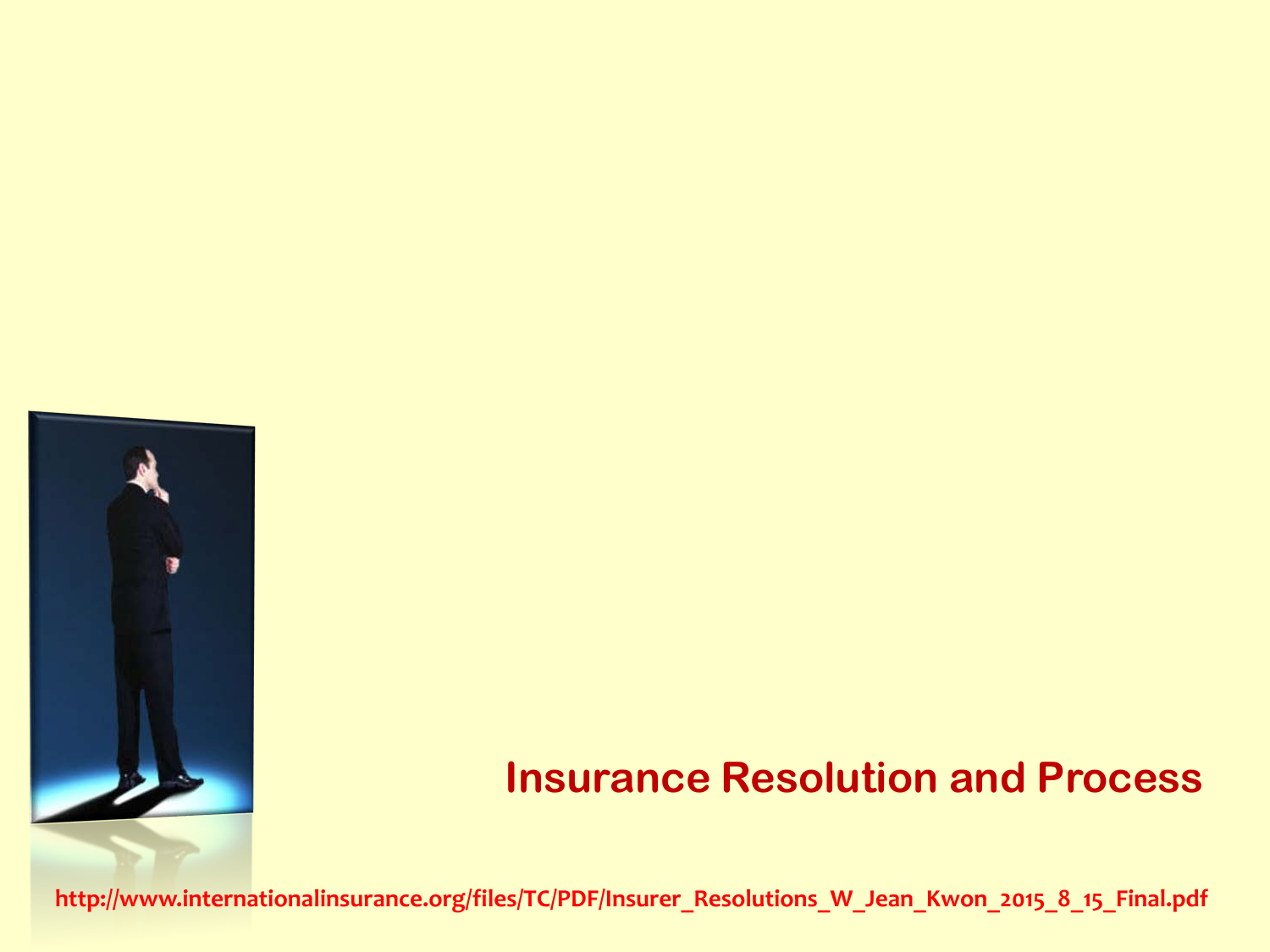## **Resolution Application Types**

- **Resolution in the face of a potential problem**
	- **That imperils the viability of an insurer but can be remedied with timely and effective recovery measures**
		- **Informal and formal actions**
- **Resolution in the face of insolvency** 
	- **A common outcome is liquidation but other possibilities exist**
		- **Formal actions**

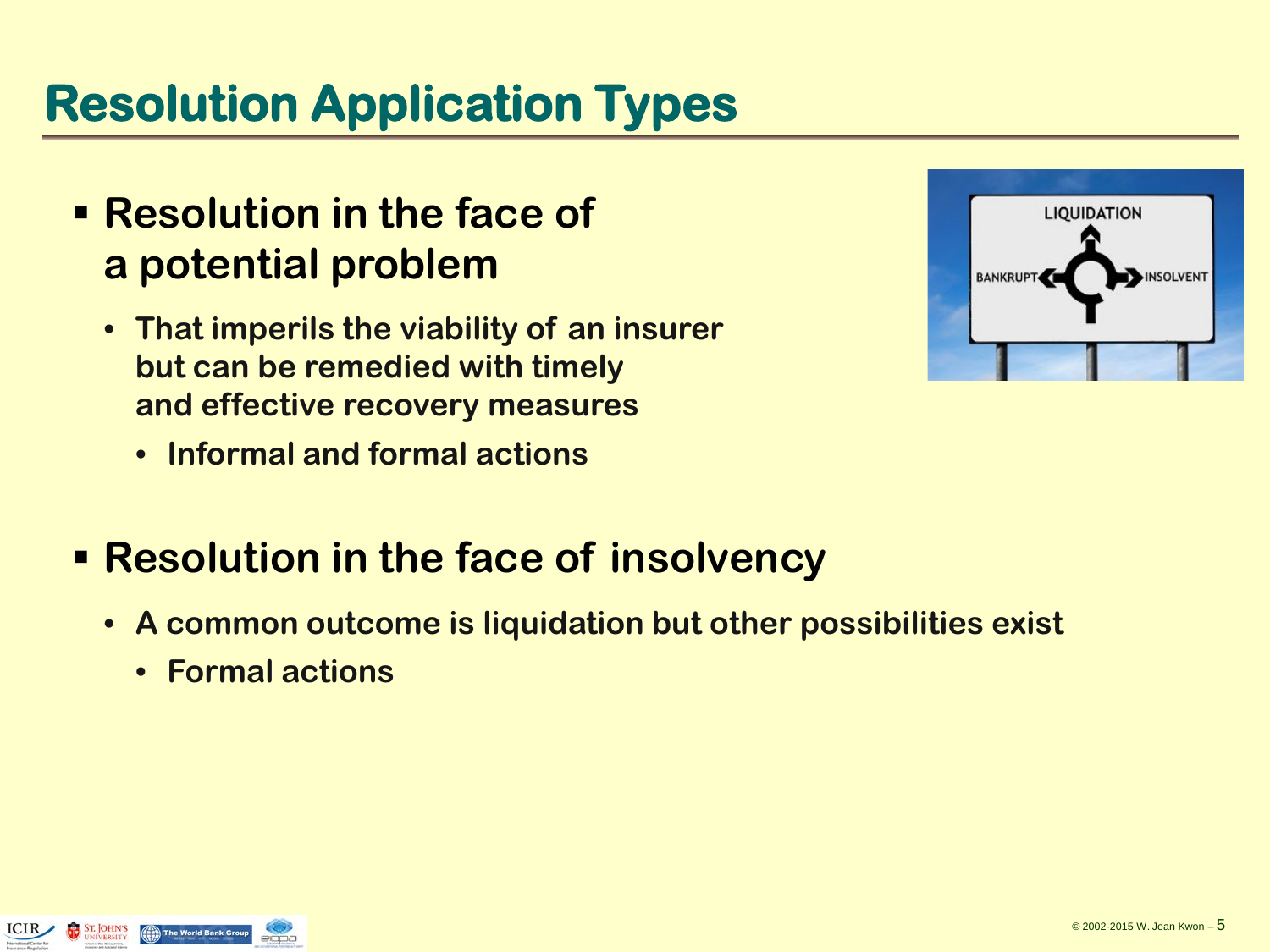## **Government Intervention**

- **Informal actions**
	- **Commonly at the initial stage and confidentially**
	- **For example,** 
		- **Order for capital injection**
		- **Restrictions on insurance operations**
		- **Restrictions on investments and other operations**
- **Formal actions**
	- **Often public information**
	- **For example,**
	- **Receivership**
	- **Portfolio transfer\***
	- **Run-off\***
	- **Near-miss M&A**
	- **Involuntary liquidation**

**\* Sound insurers may use them for strategic reasons!**

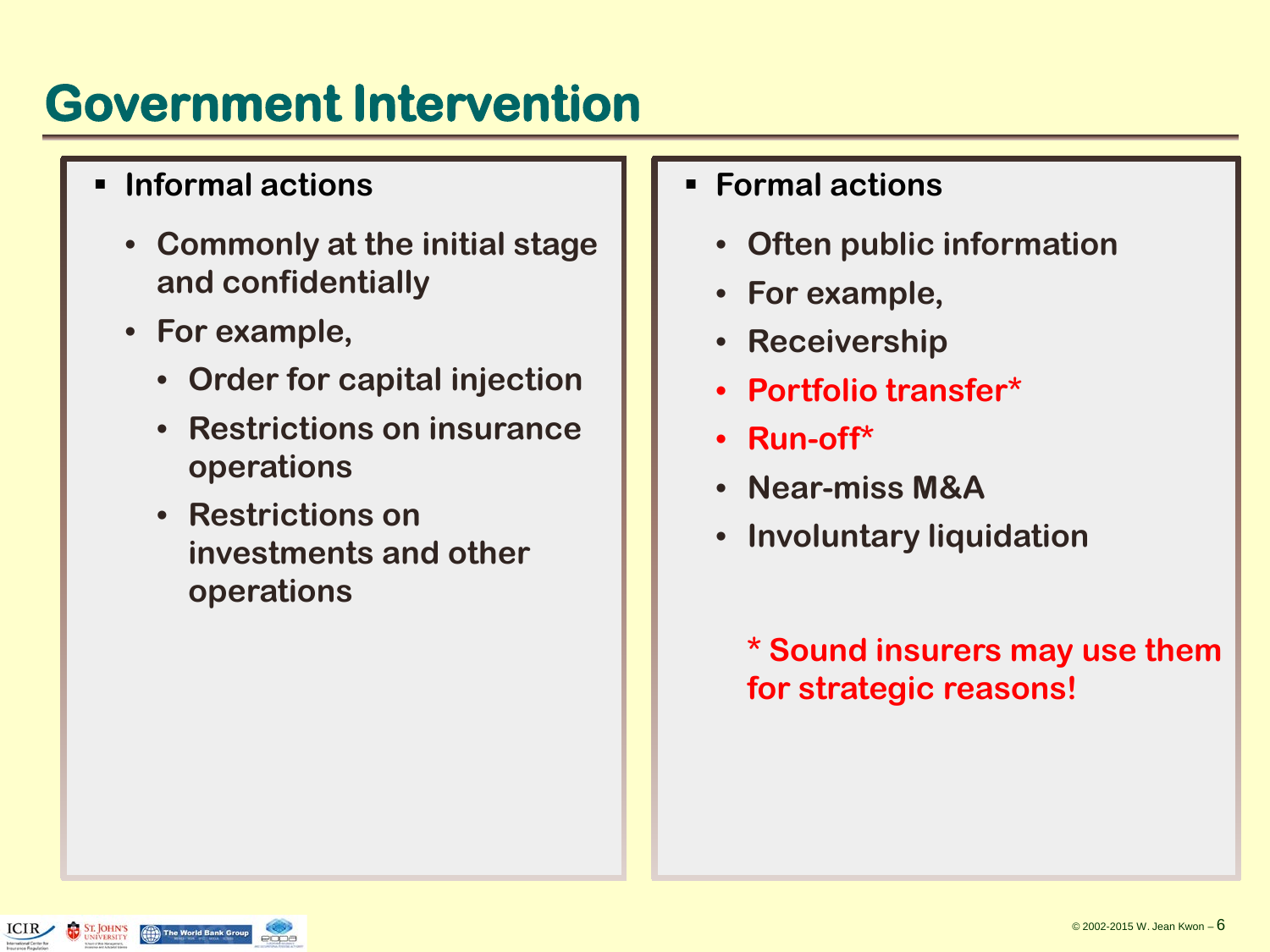#### **Normal Operation**



**The School of Risk Management, Insurance and Actuarial Science**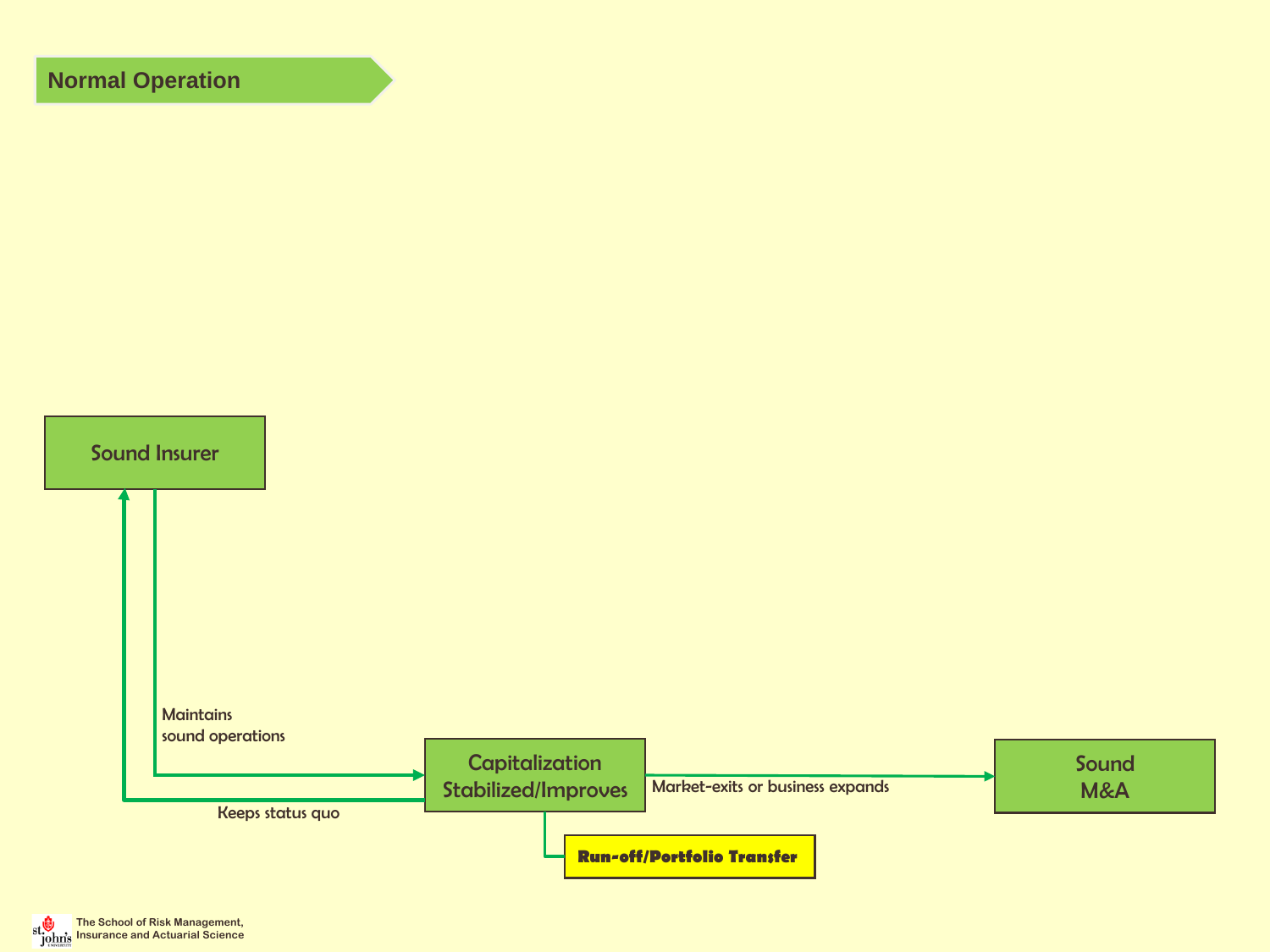

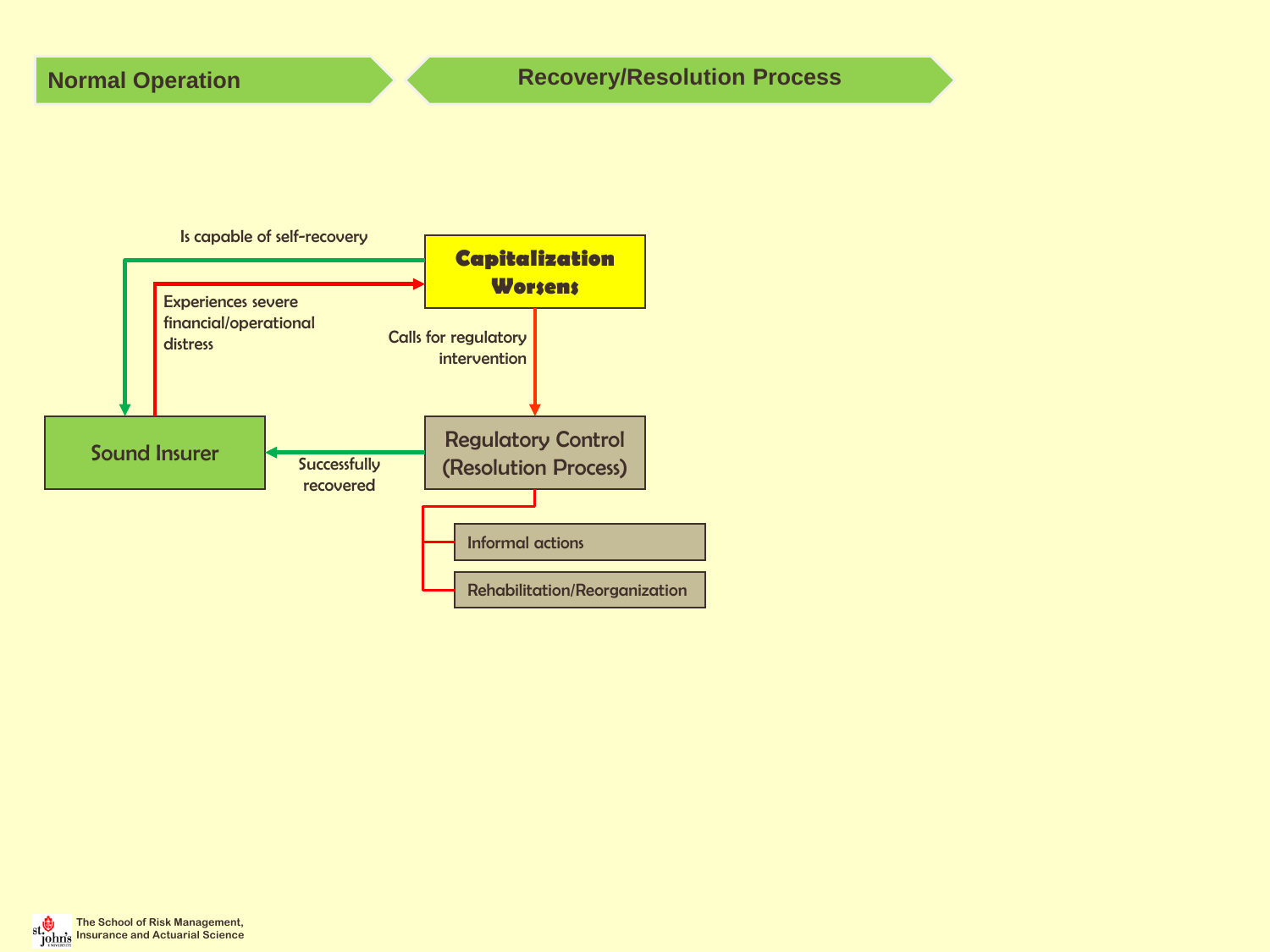

**The School of Risk Management, Insurance and Actuarial Science**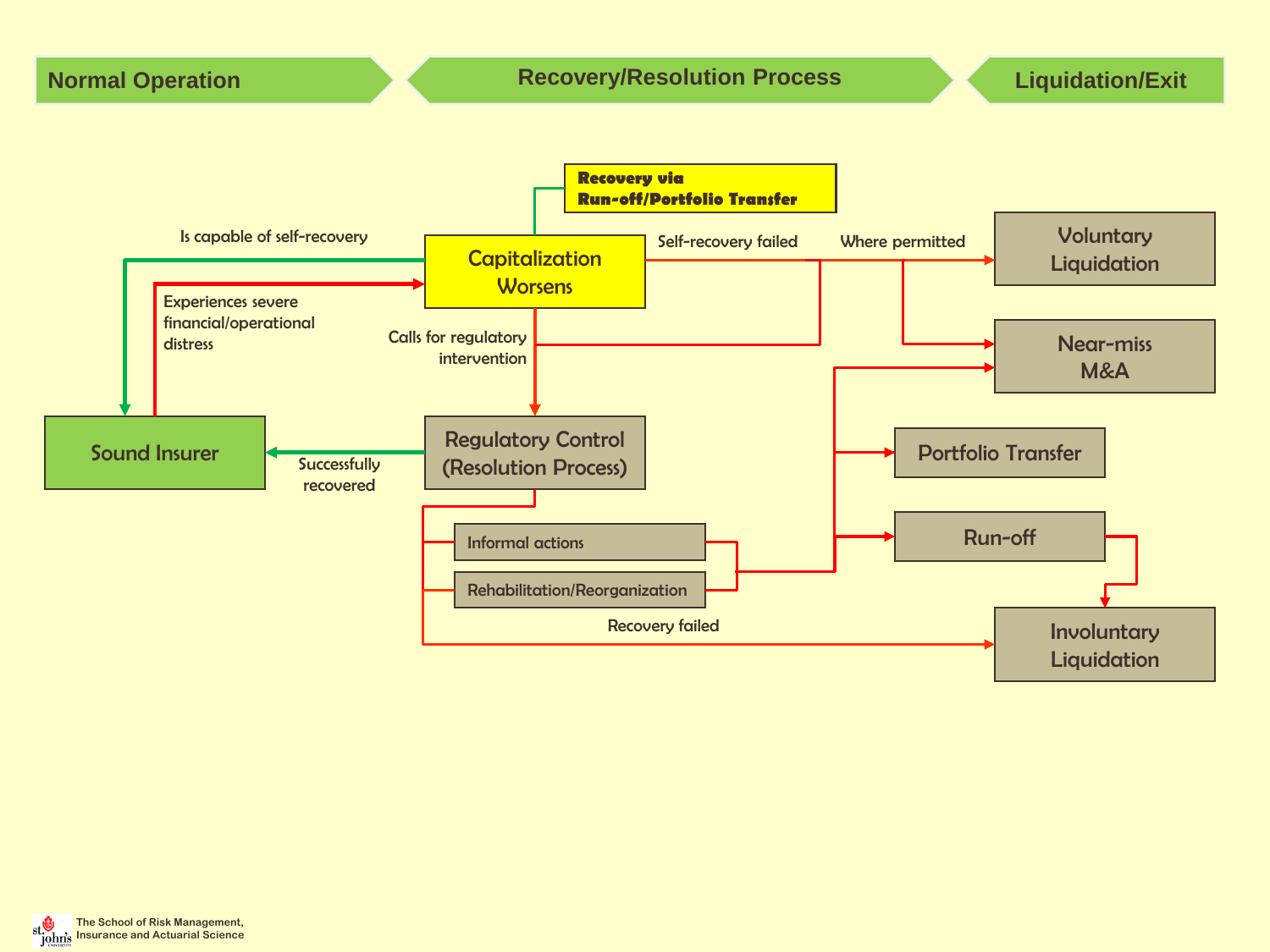

**The School of Risk Management, Insurance and Actuarial Science**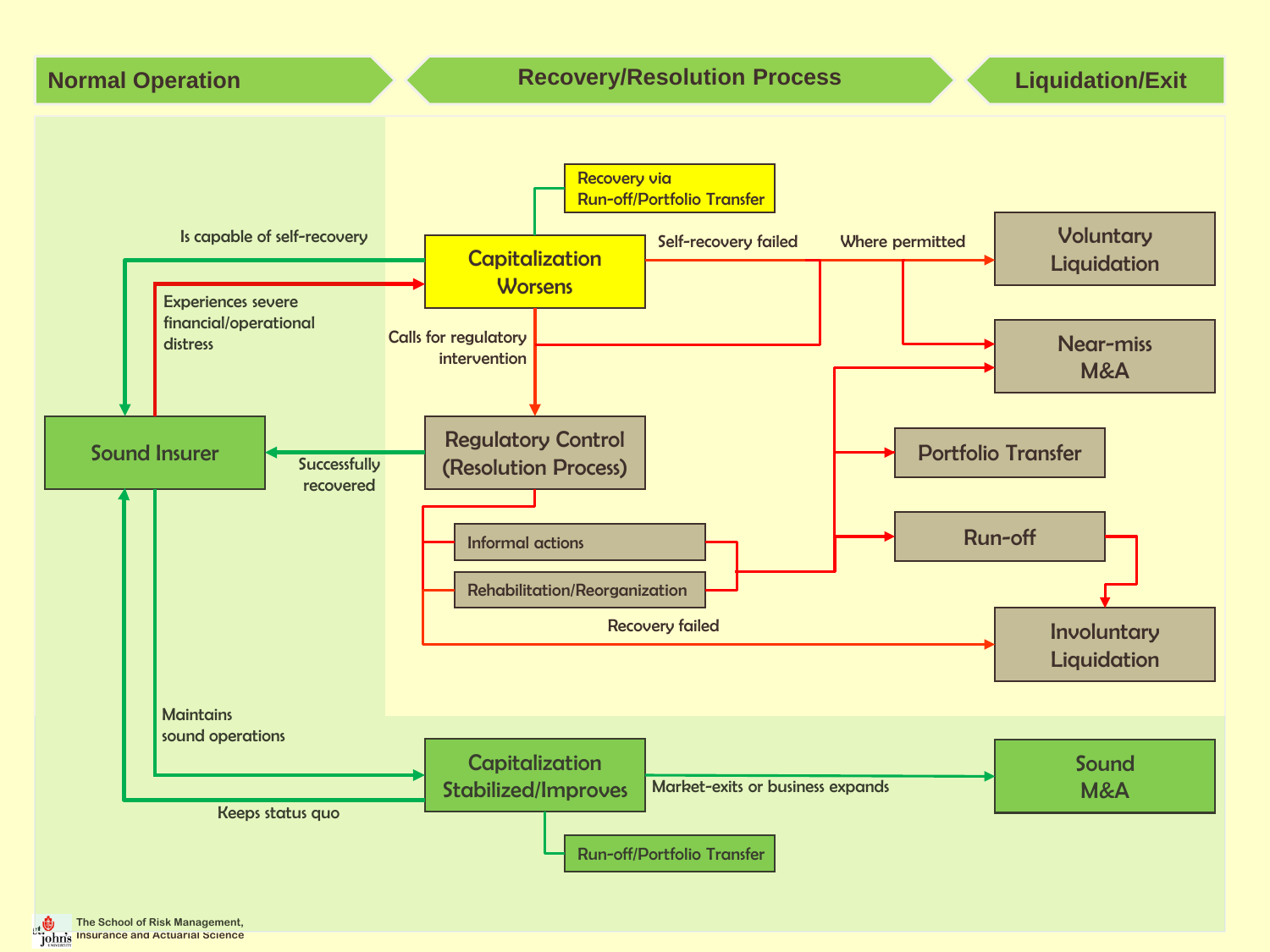## **Insurance Resolution Tools: Australia**

- **The Oversight and Response System (SOARS) classifies insurance companies into:**
	- **Oversight - Increased information disclosure and capital**
	- **Mandated Improvement - Remediation plan for restoration of financial stability**
	- **Restructure - Authority's assumption of effective operational control**
- **Petition for rehabilitation, including:**
	- **Re-capitalization**
	- **Continuation of the business after a period of judicial management**
	- **Portfolio transfer to another insurer or run-off**
- **Winding-up**

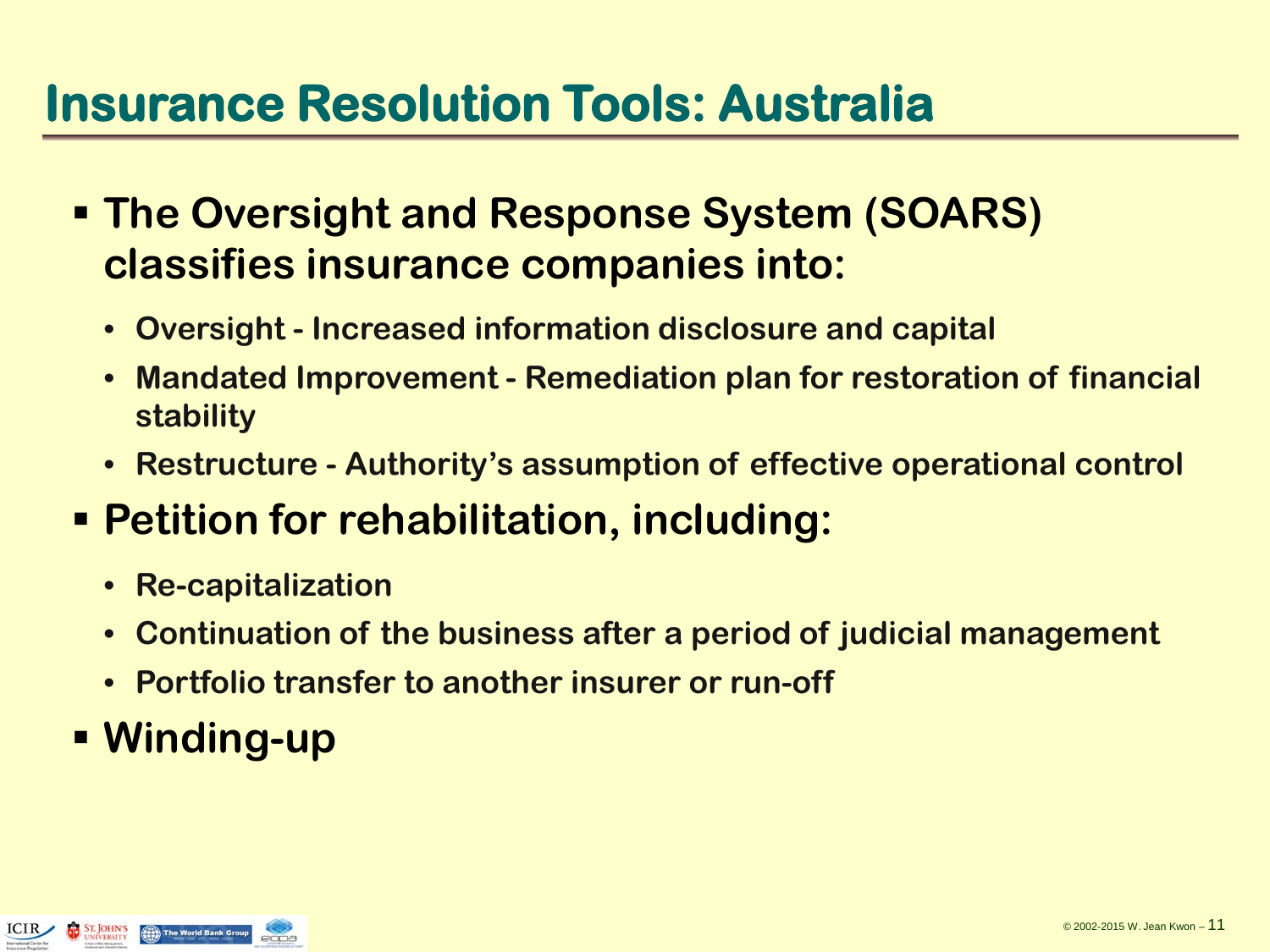## **Insurance Resolution Tools: Czech Republic**

- **Order of a portfolio transfer or the cessation of new business activity**
- **Assumption of control of the company's assets**
- **Demand for a financial reconstruction plan**
- **Placement of the company under forced administration**
- **Revocation of the company's license and liquidation**

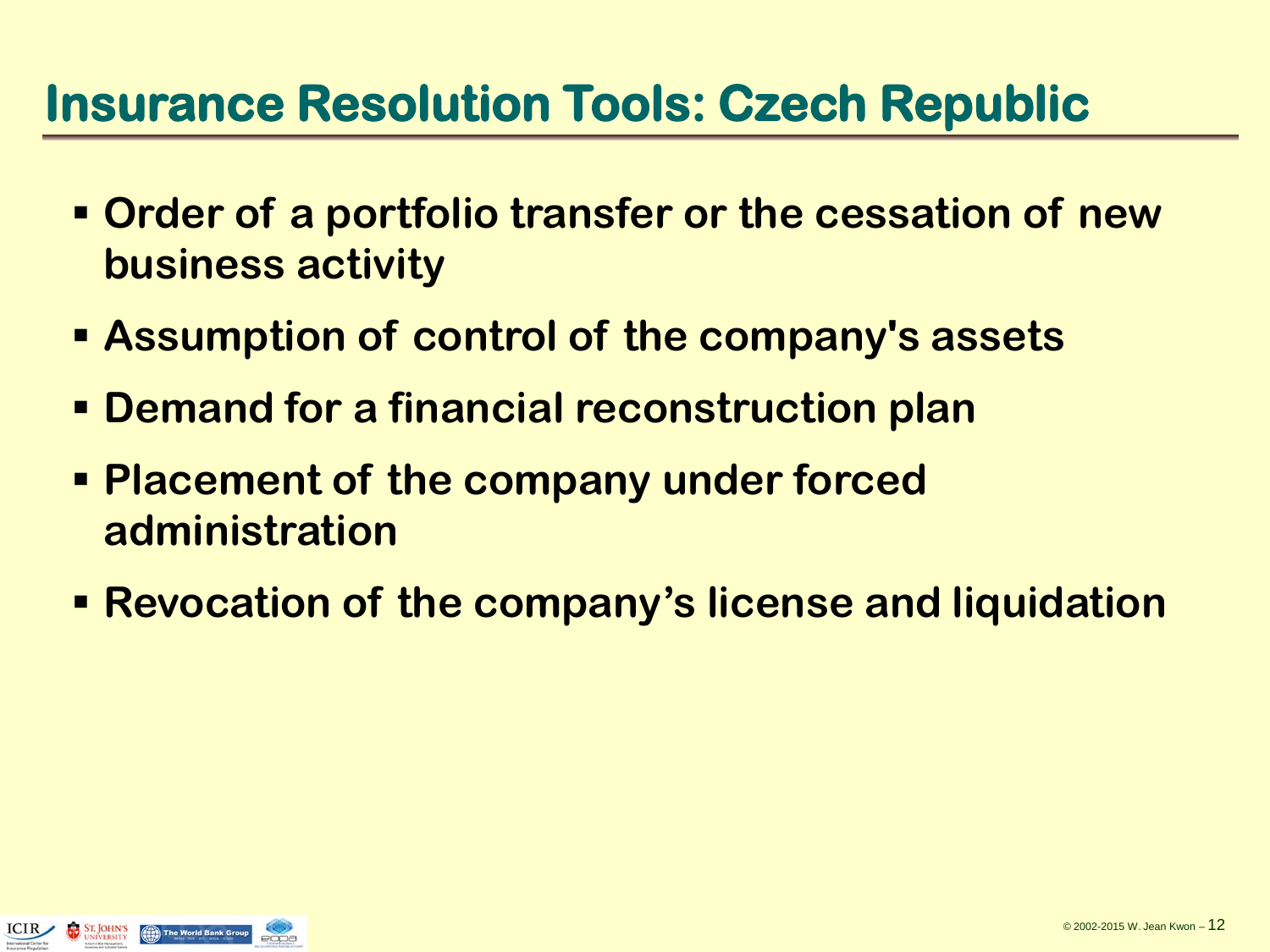## **Insurance Resolution Tools: China**

- **Order for capital injection**
- **Restriction of business scope, including purchase/allocation of assets and scale of operational costs**
- **Restriction of shareholders' dividend payments**
- **Limit on the remuneration of directors and officers**
- **Order of sale of assets or transfer of insurance portfolios**
- **Prohibition on accepting new business**
- **Agreement of a rectification plan**
- **Restriction on the establishment of branches, new business or advertising**
- **Limitation of premium income**
- **Increase in reinsurance cessions or transfer blocks of business**
- **Order of the sale of invested assets or a change in investment policies**
- **Authority's organizing a take-over of the company or any other necessary measures**

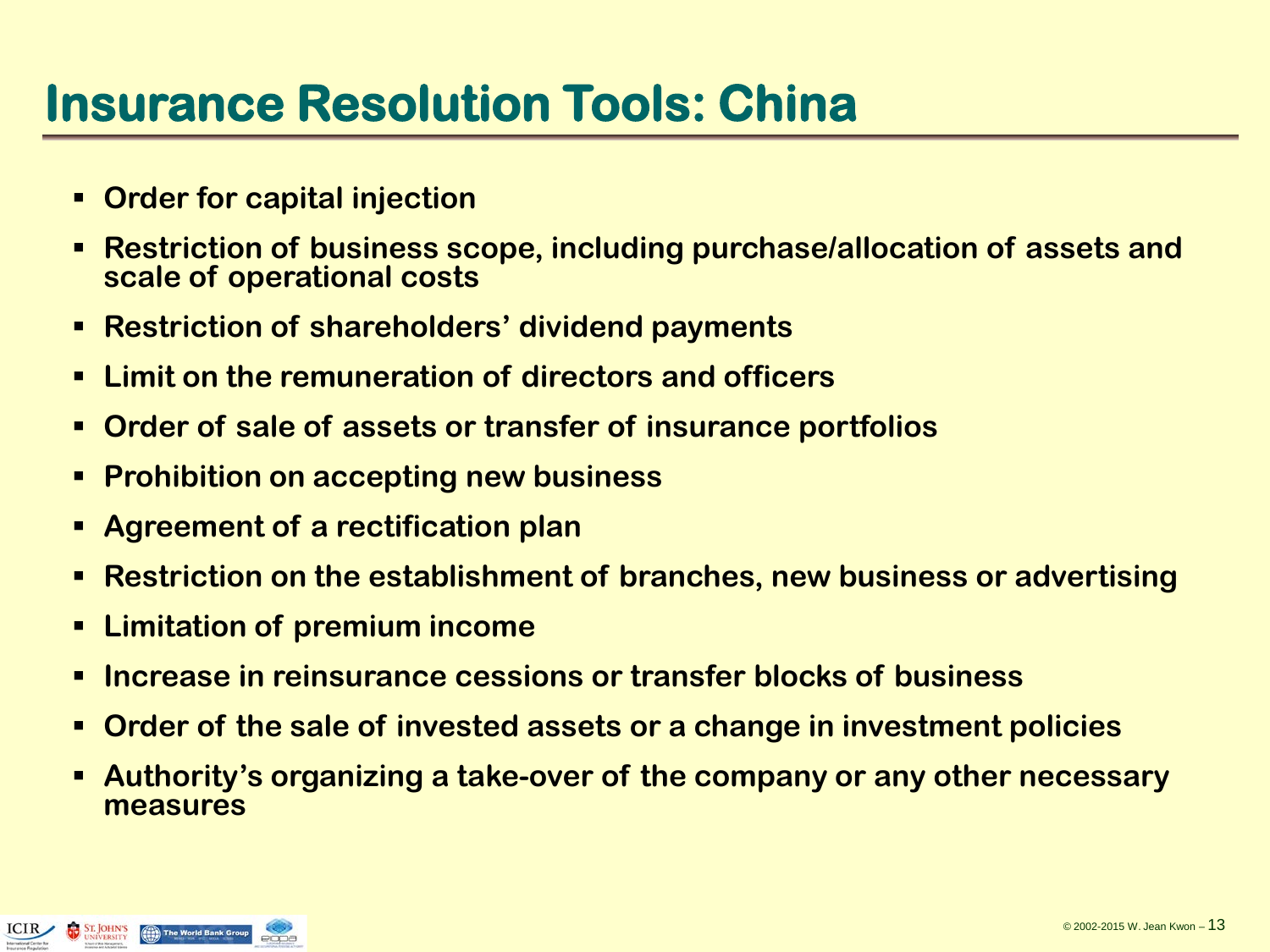## **Insurance Resolution Tools: Madagascar**

- **Plan to resolve solvency margin inadequacy**
- **Blocking disposal of some/all of assets or transfer any assets of the insurer into an escrow account at the central bank**
- **Order to revise premium rates in the case of inadequacy in premium rates**
- **Declaration of insolvency by the finance minister, followed by withdrawal of business license**
- **Appointment of a liquidator for managed disposal of assets within 60 months (under the supervision of a magistrate court)**

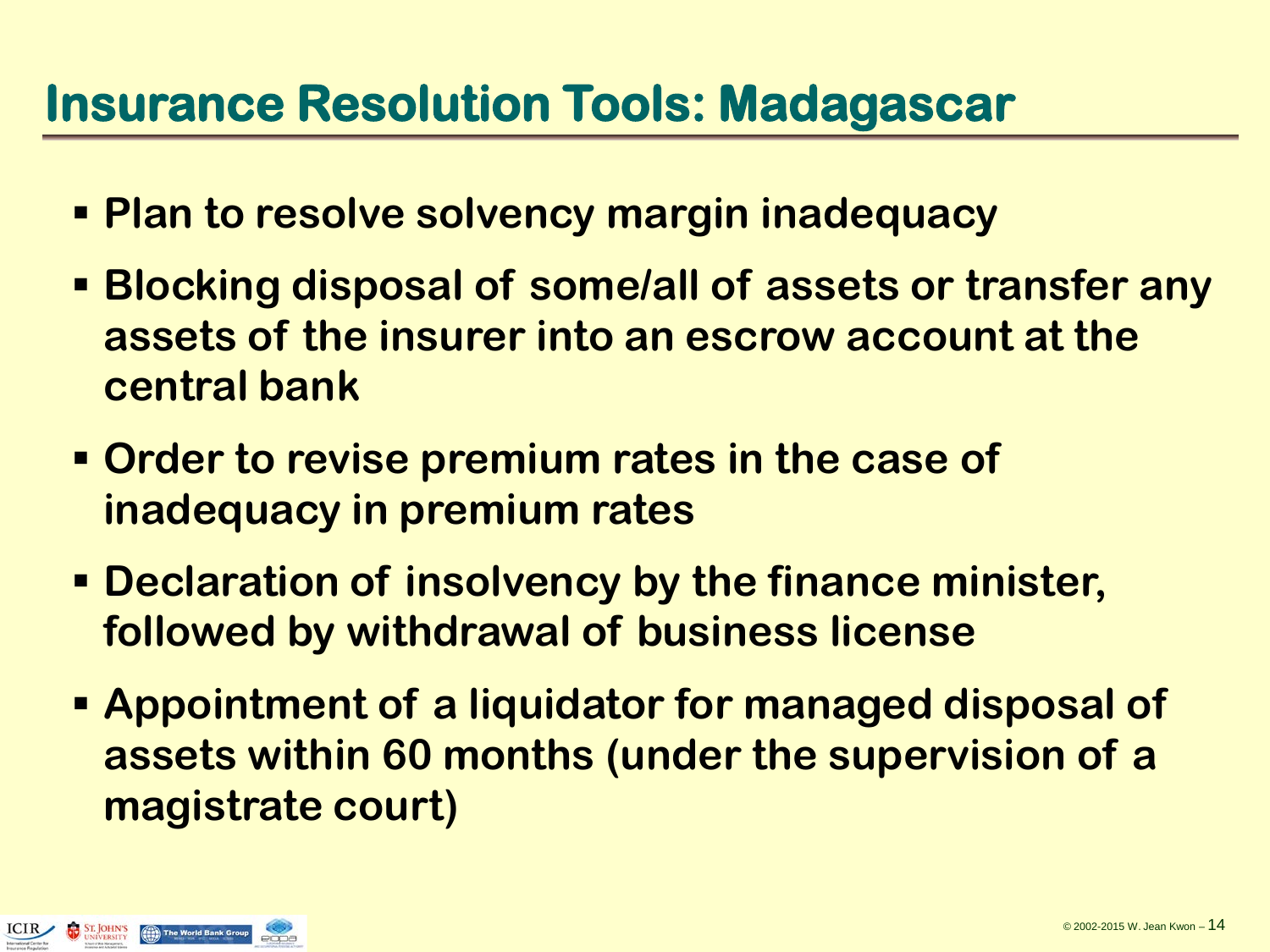## **IAIS Approach**

Source: IAIS (2011)

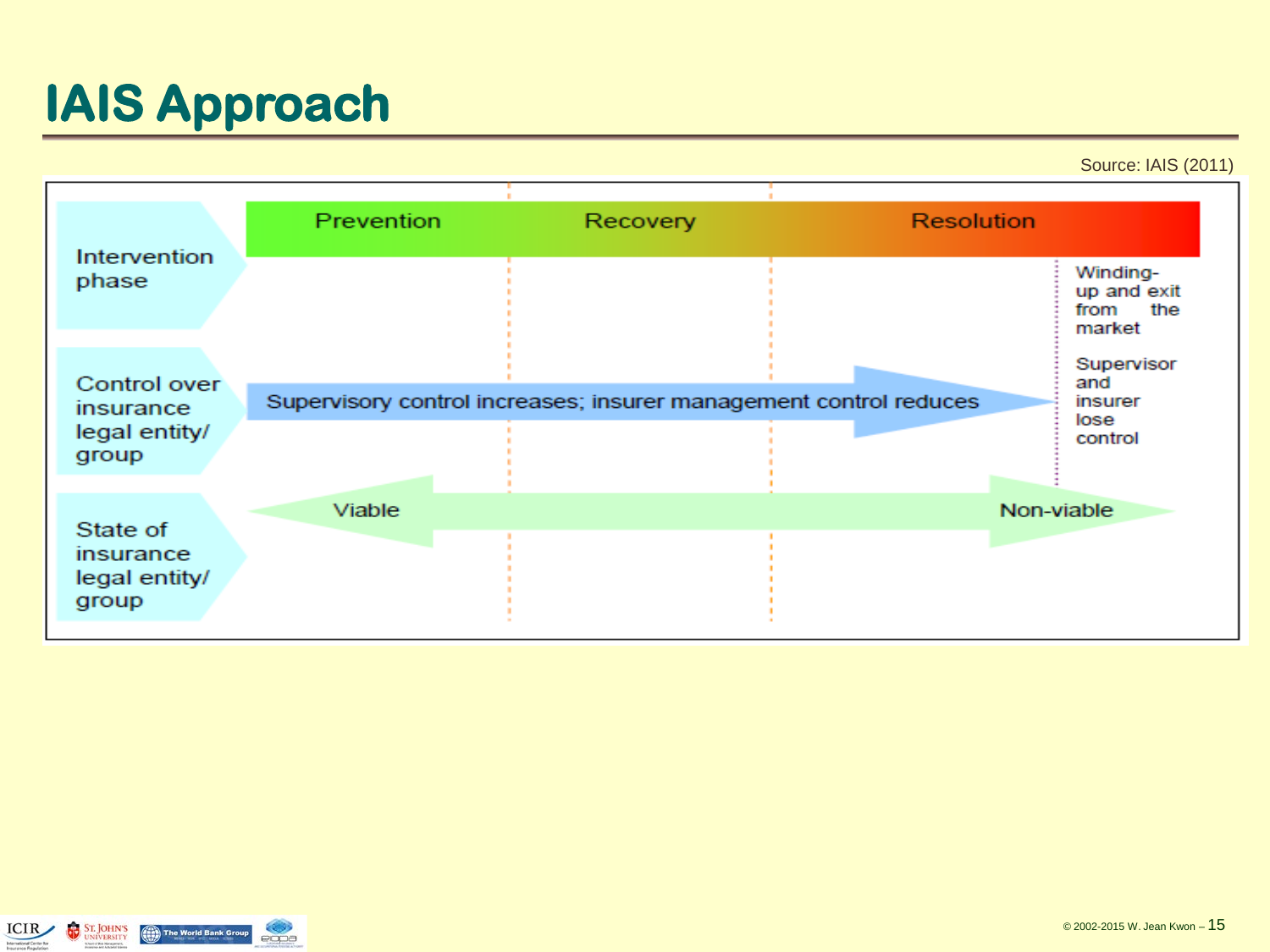## **Public's Perspective: Issues**

#### **No clear separation possible regarding**



- **Healthy M&As and near-miss M&As**
- **Portfolio transfers and run-offs exercised by healthy firms and as part of a government-led resolution process**

#### **Calling for prudence in insurance regulation for**

- **Protection of policyholders and**
- **Preservation of soundness in insurer operations**
- **Trust in insurance mechanism and societal stability**

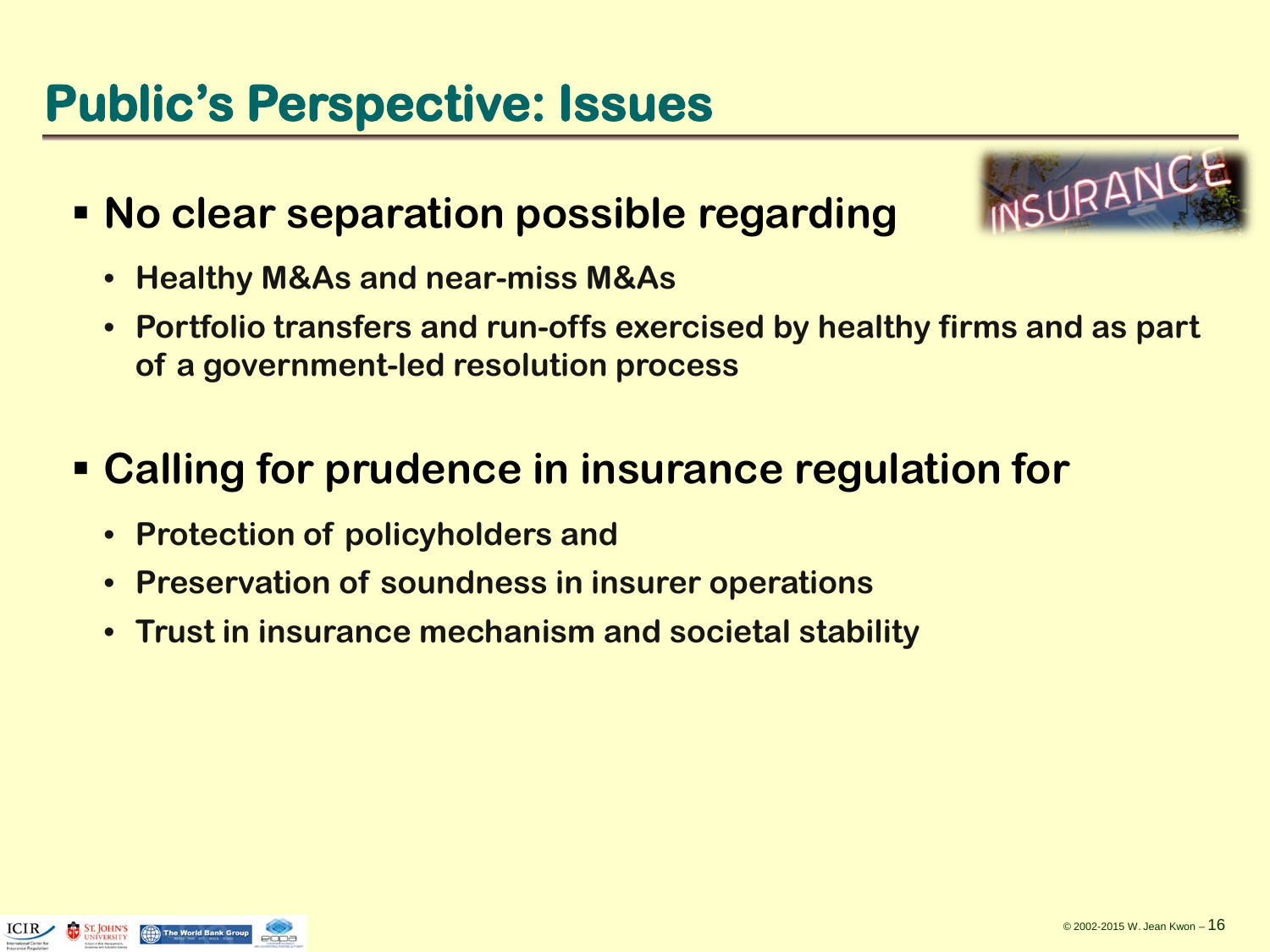

## **Insurance Markets Remain Sound…. (Some Data)**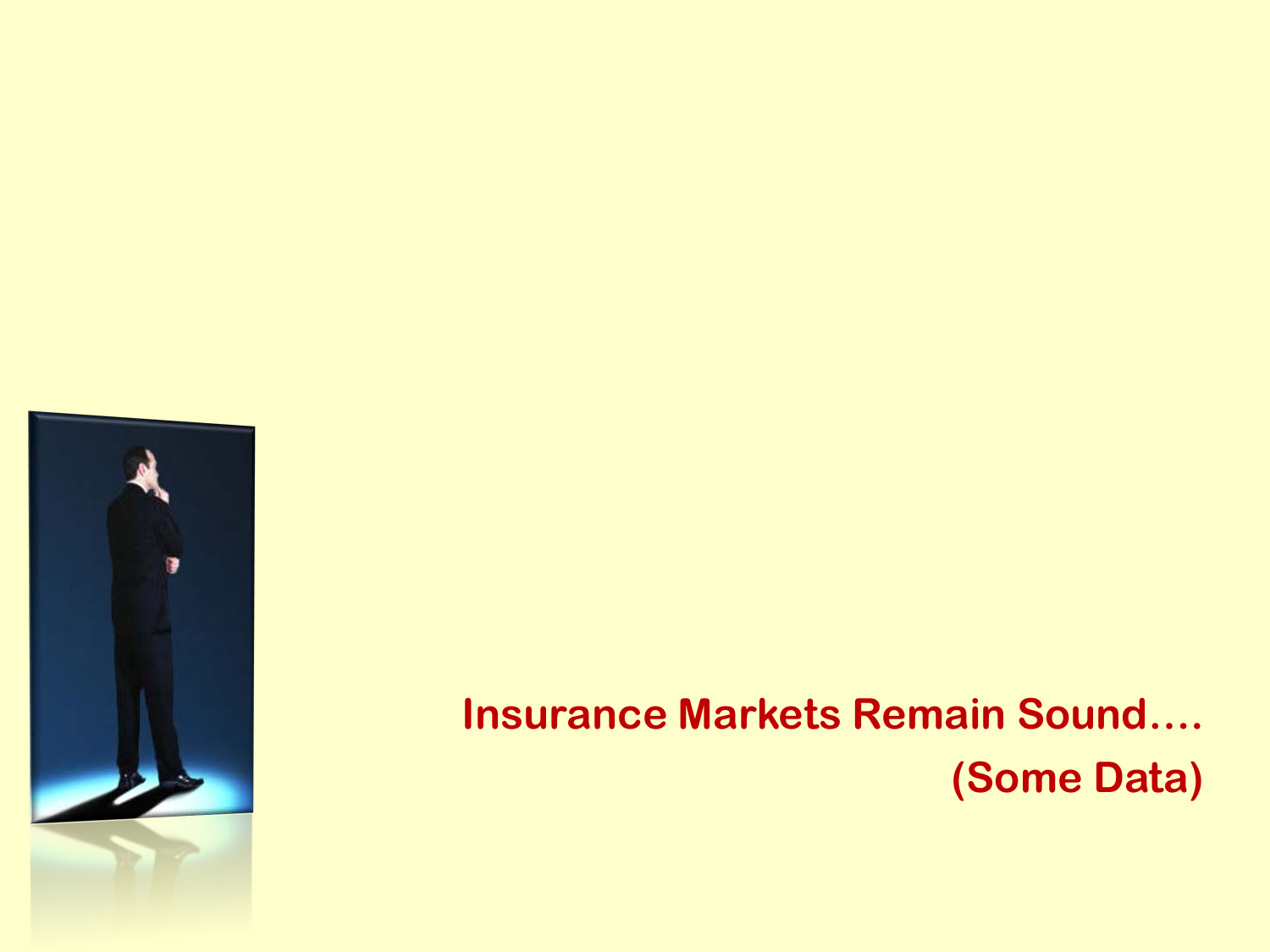#### **U.S. Nonlife - Financially Impaired Companies (FIC): By Number (1969~2014)**



Source: A.M. Best (2015)

"**Financially impaired**" as of the first official action (for example, cease-and-desist order, suspension, involuntary liquidation, receivership, license revocation, supervision , etc.) taken by the regulatory authority

**In 2015**, there were **2,623** nonlife insurance companies.

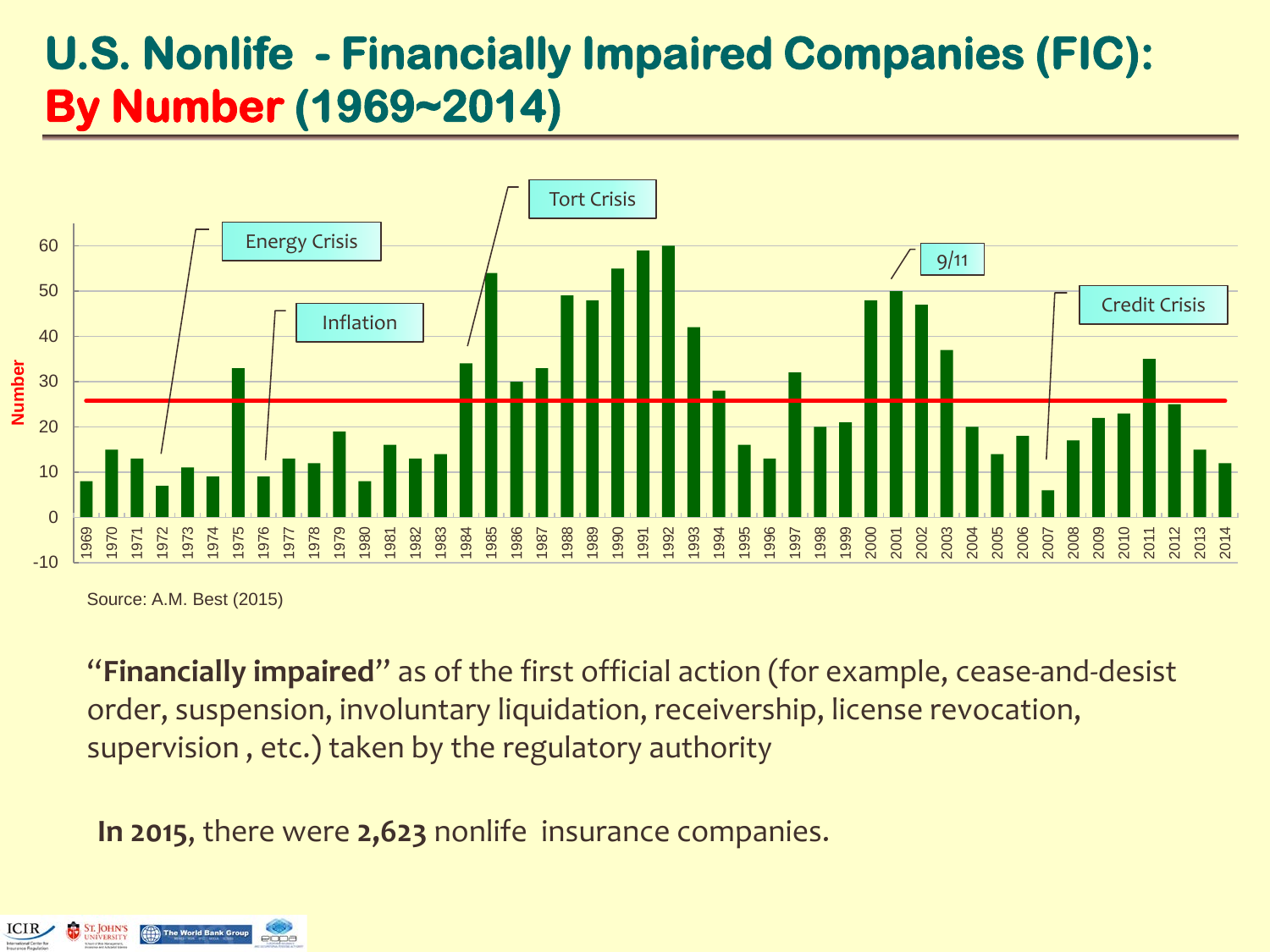#### **U.S. Nonlife - Financially Impaired Companies (FIC): By Percentage of Total Companies (1969~2014)**



Source: A.M. Best (2015)

**In 2015**, there were **2,623** nonlife insurance companies.

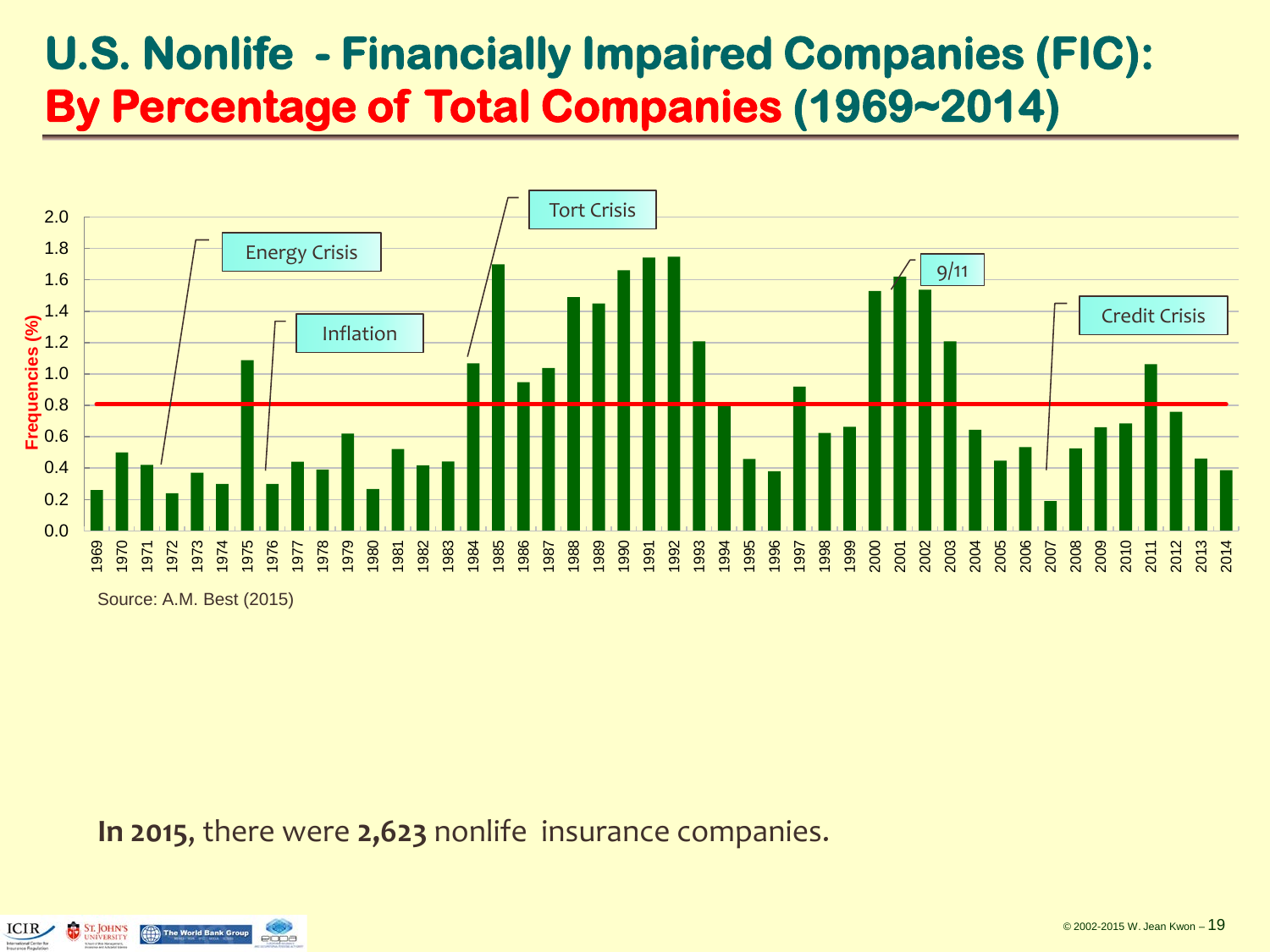#### **U.S. Nonlife - Financially Impaired Companies (FIC): By Market Share (1969~2014)**



Source: A.M. Best (2015)

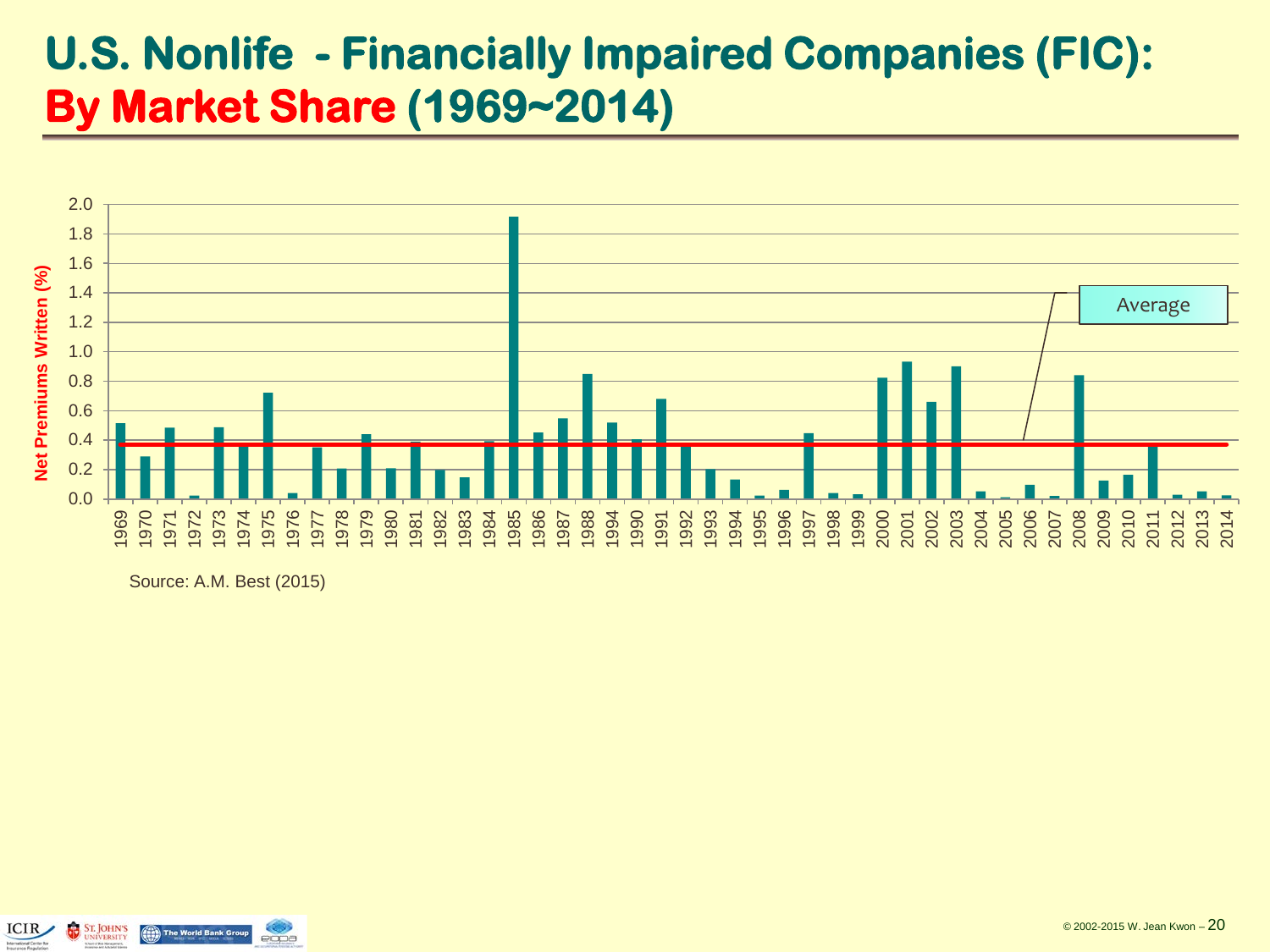#### **Default Rates of Insurers that Went into Resolution: (2008~2012) (Exclude bailouts/governmental supports to rescue insurers)**

| Percentage of<br>world (2012) |                          |           |           |           |           |           |           |
|-------------------------------|--------------------------|-----------|-----------|-----------|-----------|-----------|-----------|
| assets                        |                          | 2008      | 2009      | 2010      | 2011      | 2012      | 2008-2012 |
| 27%                           | <b>United States</b>     | 0.042%    | 0.006%    | 0.012%    | 0.013%    | 0.004%    | 0.0151%   |
| 24%                           | Japan                    | 0.078%    | 0.000%    | $0.000\%$ | 0.000%    | $0.000\%$ | 0.0147%   |
| 12%                           | <b>United</b><br>Kingdom | 0.000%    | 0.001%    | 0.000%    | 0.000%    | 0.001%    | 0.0002%   |
| 9%                            | Germany                  | 0.000%    | 0.000%    | 0.000%    | 0.000%    | 0.333%    | 0.0075%   |
| 5%                            | France                   | 0.000%    | 0.000%    | 0.000%    | 0.000%    | 0.000%    | 0.000%    |
| 3%                            | <b>Netherlands</b>       | 0.000%    | 0.000%    | 0.000%    | 0.000%    | $0.000\%$ | 0.000%    |
| 3%                            | Switzerland              | $0.000\%$ | $0.000\%$ | $0.000\%$ | $0.000\%$ | $0.000\%$ | $0.000\%$ |
| 3%                            | Sweden                   | 0.355%    | 0.002%    | 0.034%    | 0.056%    | 0.004%    | 0.0820%   |
| 2%                            | <b>Denmark</b>           | 0.000%    | 0.000%    | $0.000\%$ | 0.000%    | 0.000%    | $0.000\%$ |
| 1%                            | Ireland                  | $0.000\%$ | $0.000\%$ | 0.867%    | $0.000\%$ | $0.000\%$ | 0.1613%   |
| 1%                            | <b>Italy</b>             | 0.058%    | 0.012%    | 0.078%    | 0.017%    | $0.000\%$ | 0.0326%   |
| 1%                            | Spain                    | 0.000%    | 0.005%    | 0.056%    | $0.000\%$ | 0.009%    | 0.0155%   |
| 0%<br>94%                     | <b>Belgium</b>           | 0.000%    | 0.000%    | 0.000%    | 0.052%    | 0.000%    | 0.0102%   |
|                               | Global<br>default rate   | 0.038%    | 0.002%    | 0.020%    | 0.006%    | 0.005%    | 0.0139%   |

Source: Geneva Association (2015)

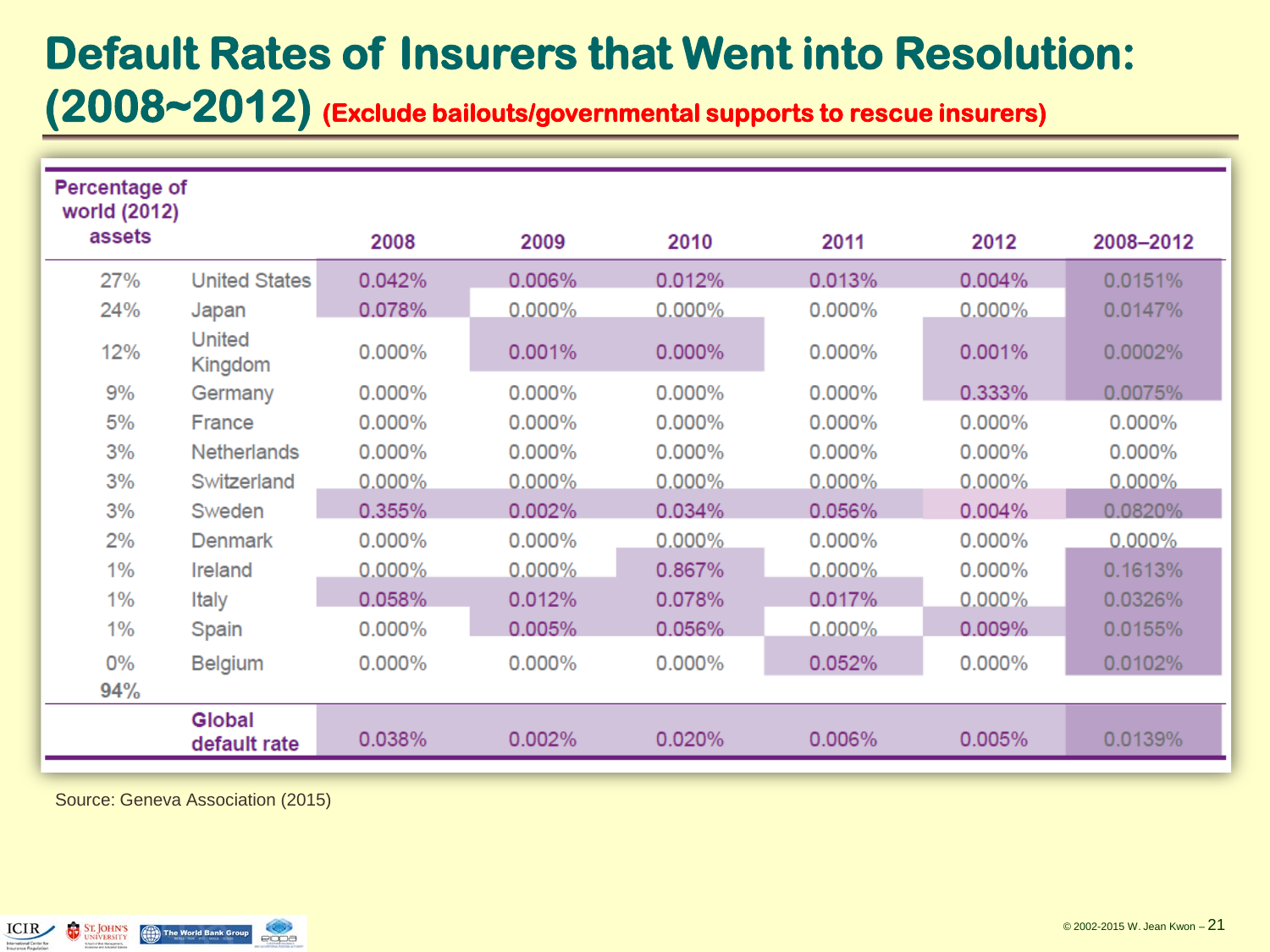#### **U.S. Nonlife - Financially Impaired Companies (FIC): By Distribution of Surplus (Capital) (1969~2014)**



Source: A.M. Best (2015)

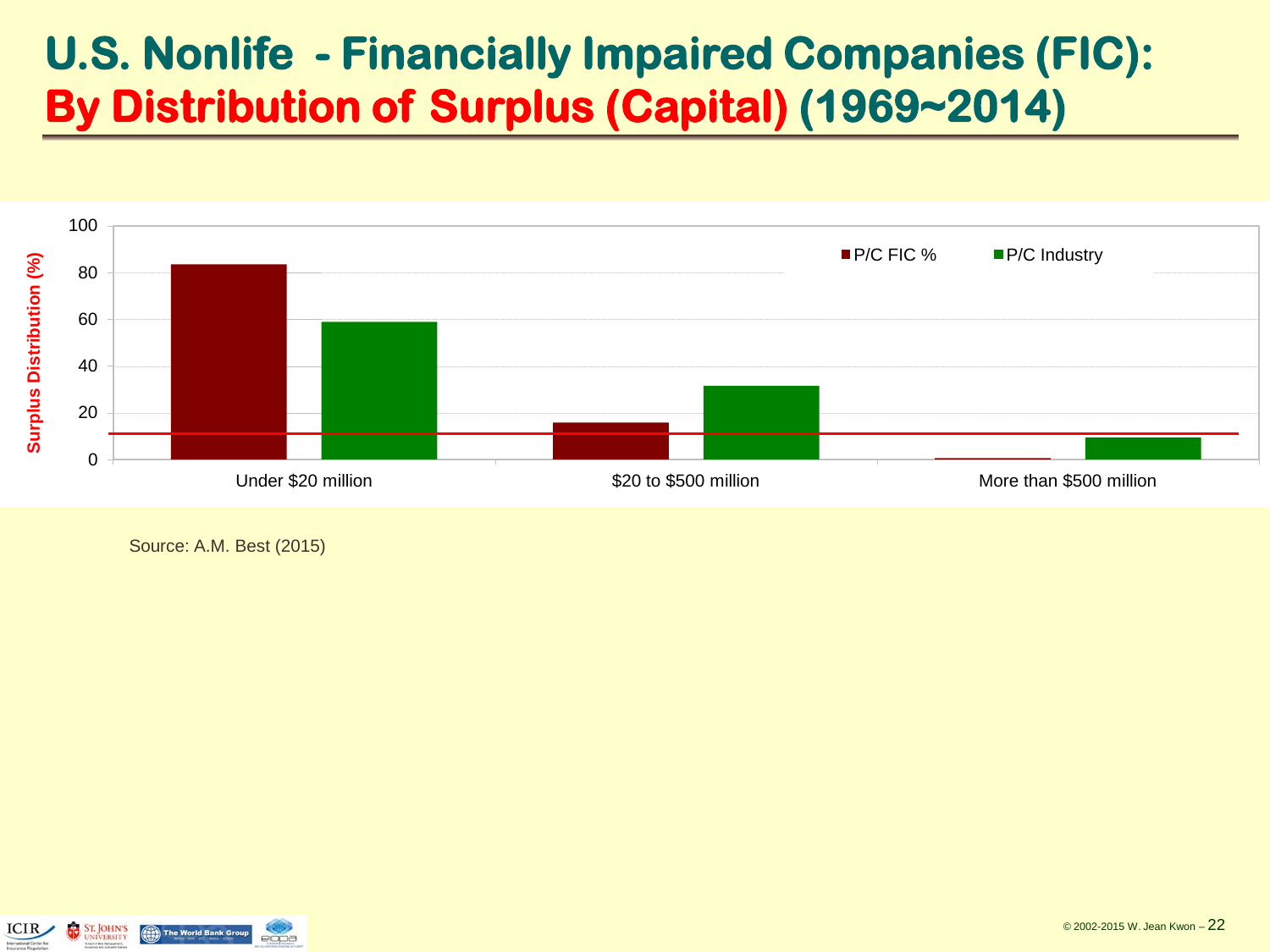#### **U.S. Nonlife Net Premiums Written-to-Surplus Ratio: (1980~2014)**



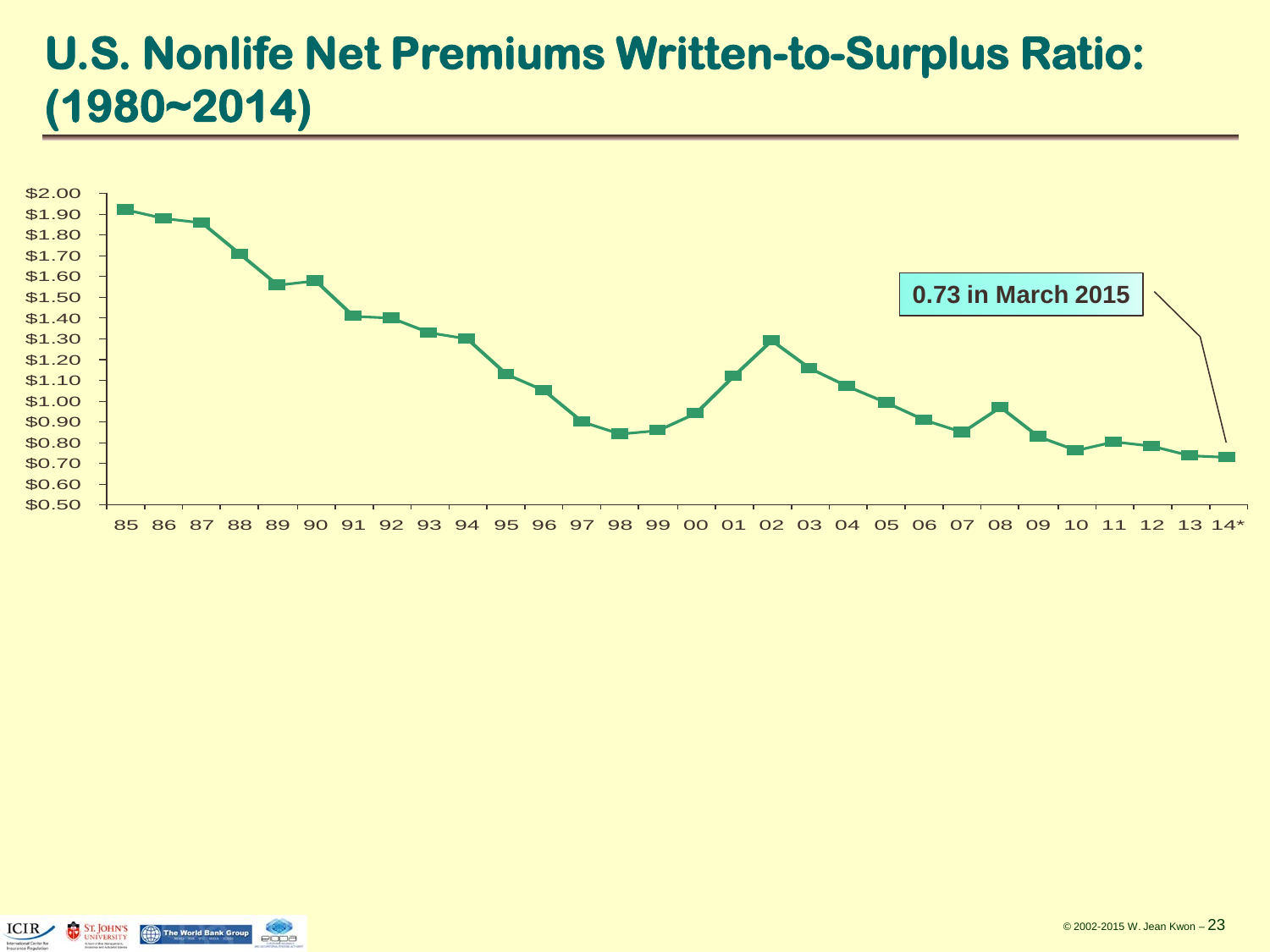## **Resolution Process for Insurance Activities**

- **Insurance markets relatively well structured and functioning**
	- **Failures are an inevitable byproduct of capitalism**
	- **Nevertheless, room for some improvement remains**
- **Traditional insurance activities tend not to create or amplify interest, market, credit, liquidity and other risks inherent in capital markets. Instead, insurance companies perform relatively well within the prevailing economic environment.**
- **The traditional insurance market is less likely a source of systemic risk.**

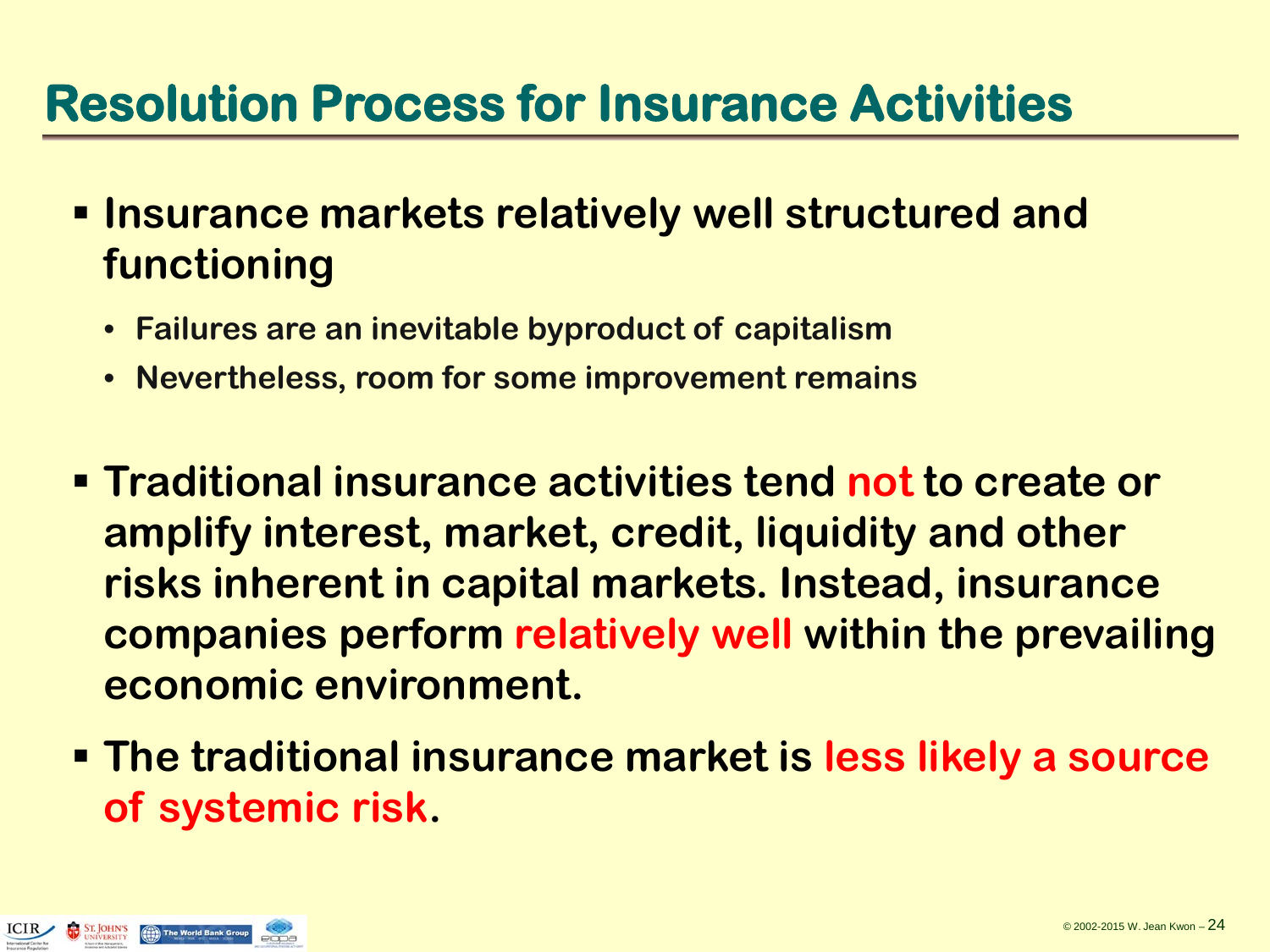

### **Resolution Framework for NTNI Activities and of Insurance Groups**

#### **FSB and IAIS**

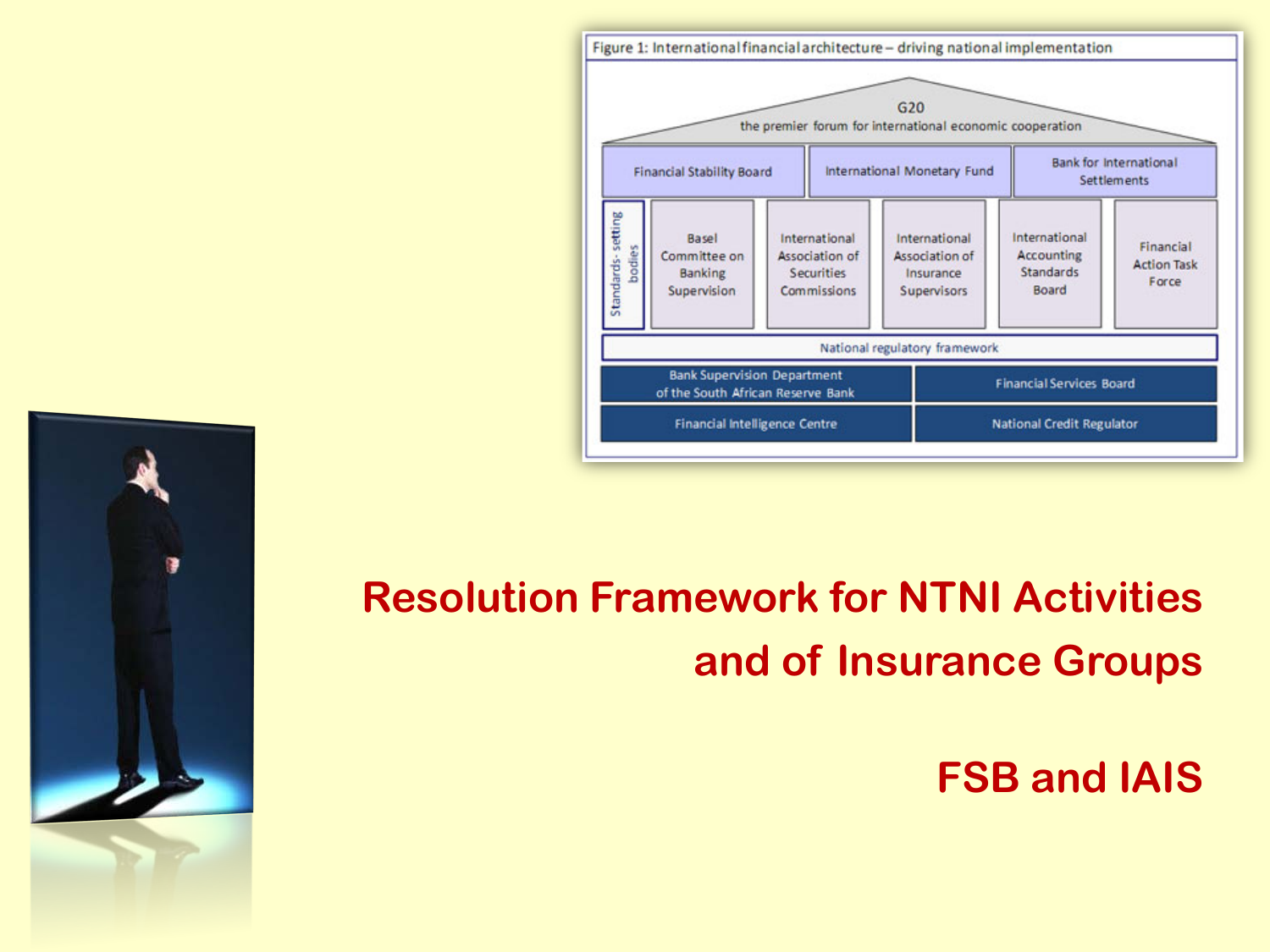- **<u><b>E** Insurer's failure could systemically impact the</u> **insurance market, which can be contagious**
- **Run-offs and portfolio transfers as resolution tools may not work when the business of a failed insurer is complex, or when there is no corresponding market for portfolio transfers**
	- **Especially so for the failure of an insurance group with NTNI activities**
- **Key Attributes + II-Annex 2: Insurer Resolutions**

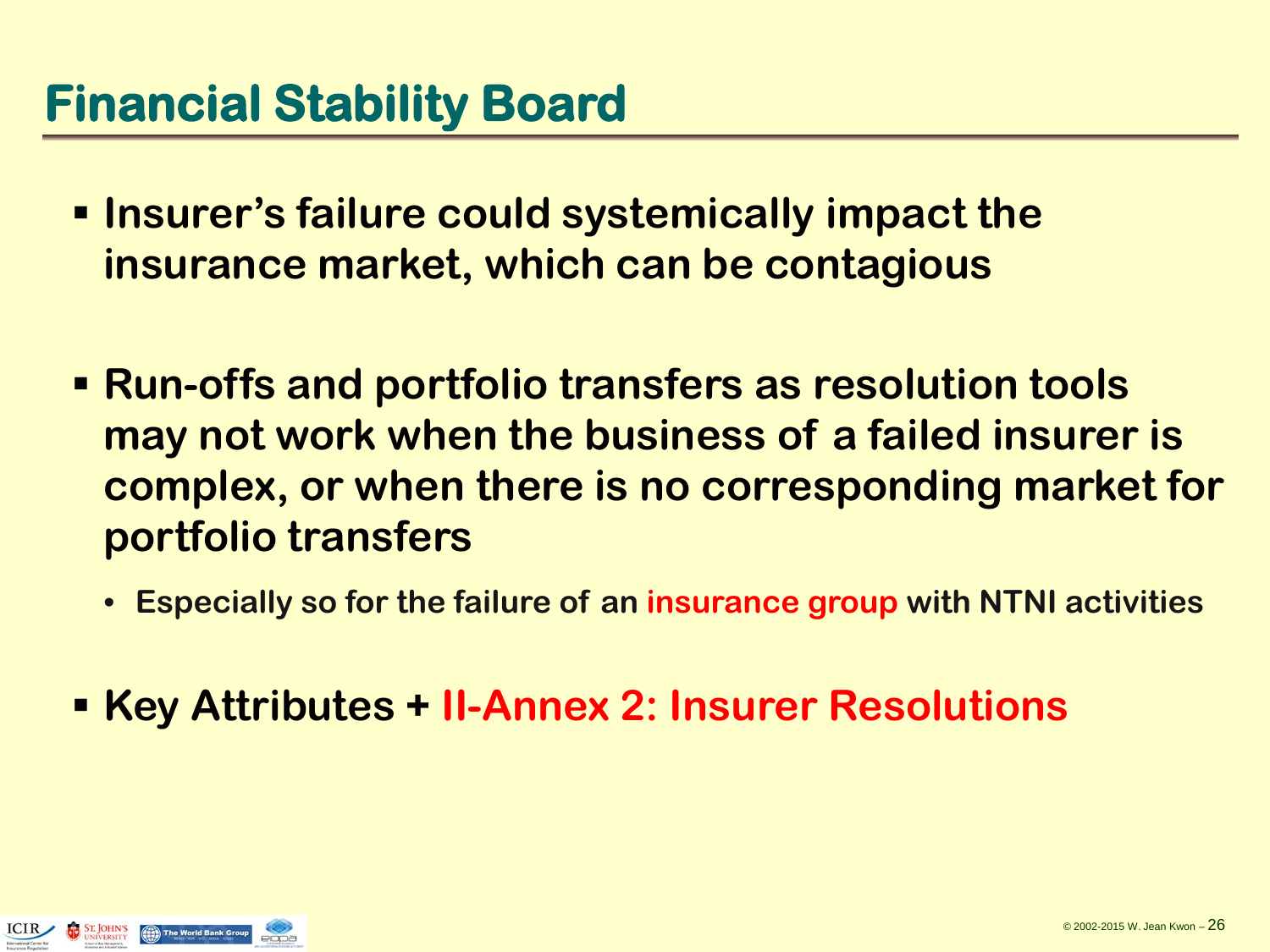- **A structured framework for "orderly" exits of failed insurance companies may foster market discipline and minimize moral hazard of insurers and policyholders.** 
	- **Insurance Core Principles, ComFrames, Supervisory Colleges, …**
	- **Internationally Active Insurance Groups (IAIGs) and Global Systemically Important Insurers (G-SIIs) and new capital standards**
- **Group-wide supervisor with direct powers to supervise consolidated holding companies, even as it is primarily charged to monitor NTNI activities at the group level to, among others:**
	- **Ensure the self-sufficiency of the separated entities in terms of structure and financial condition**
	- **Prevent creating non-regulated financial entities**

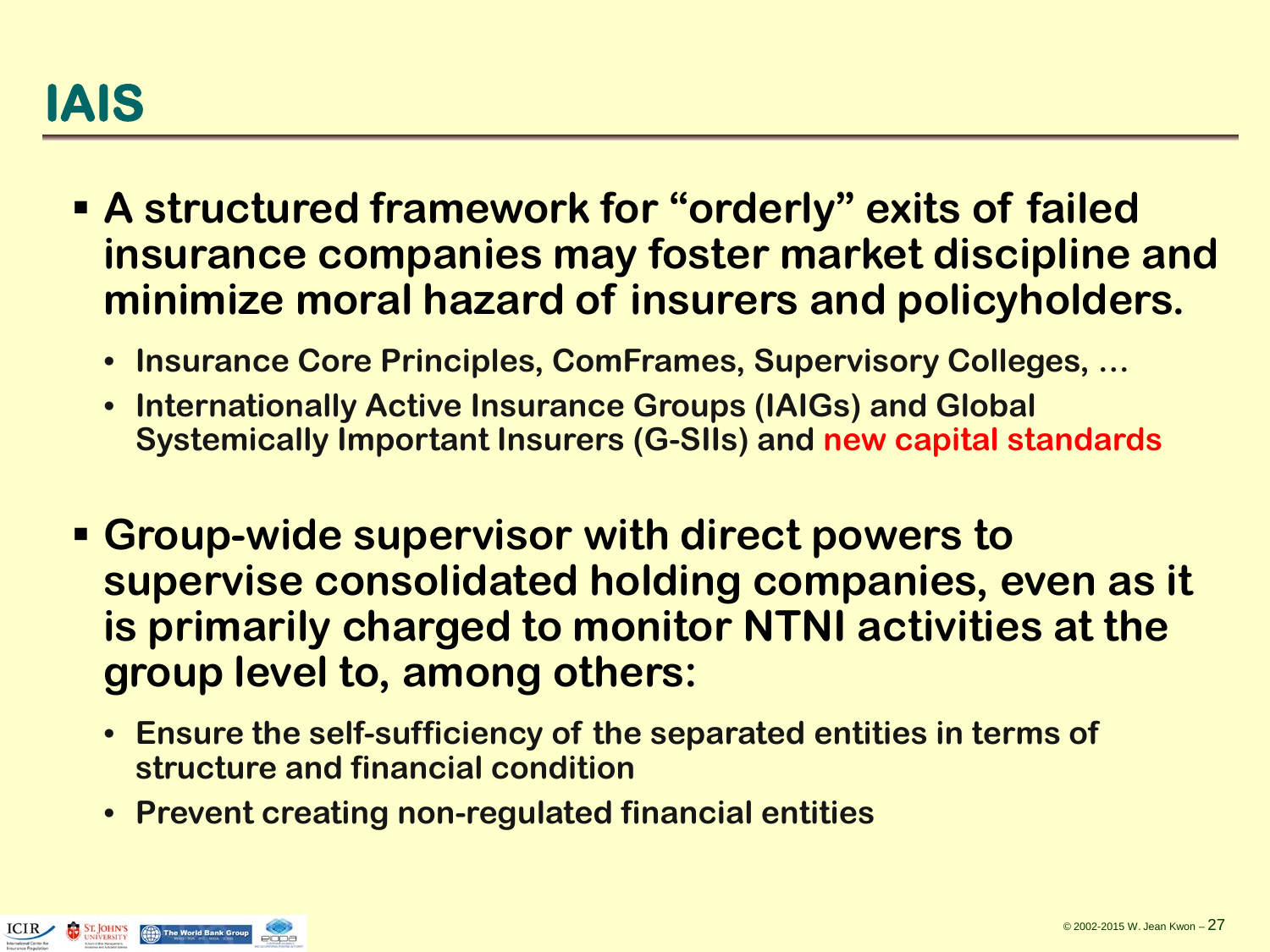## **NTNI Activities…. Framework to be Built**

- **Segmentation of insurance group operations by traditional and NTNI activities necessary to:**
	- **Carry out the regulation of the groups effectively and**
	- **Apply a resolution process when necessary**
- **In practice, such segmentation is challenging due in part to:**
	- **Complexity of group operations**
	- **Interconnectedness of capital and management philosophy**
- **An issue regarding whether insurance regulatory regimes are prepared to deal with a troubled insurance group which also conducts NTNI activities, and, if so, which authority would become an effective group-wide authority responsible for resolution of the group**

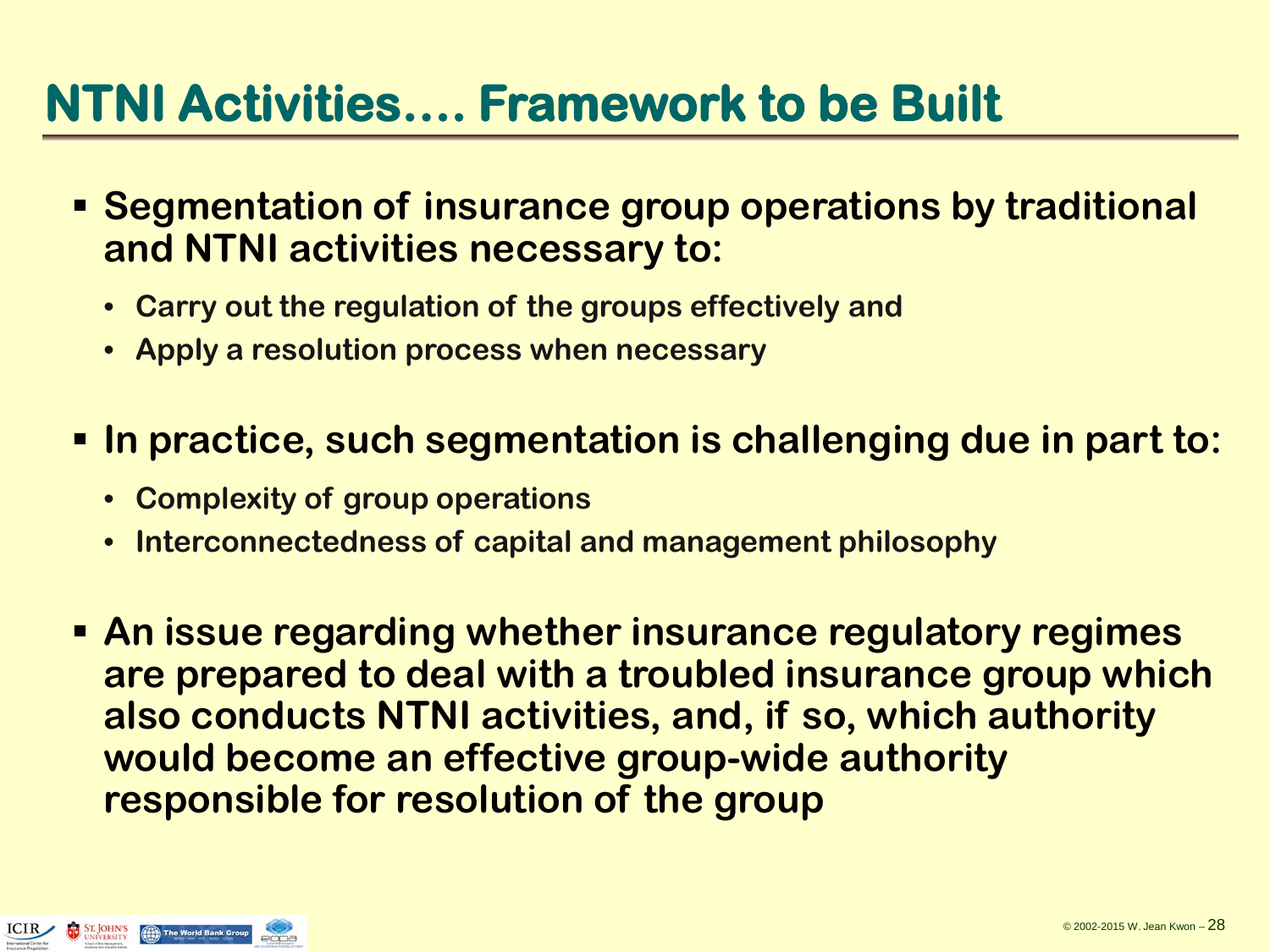## **Issues in Financial Services Integration**



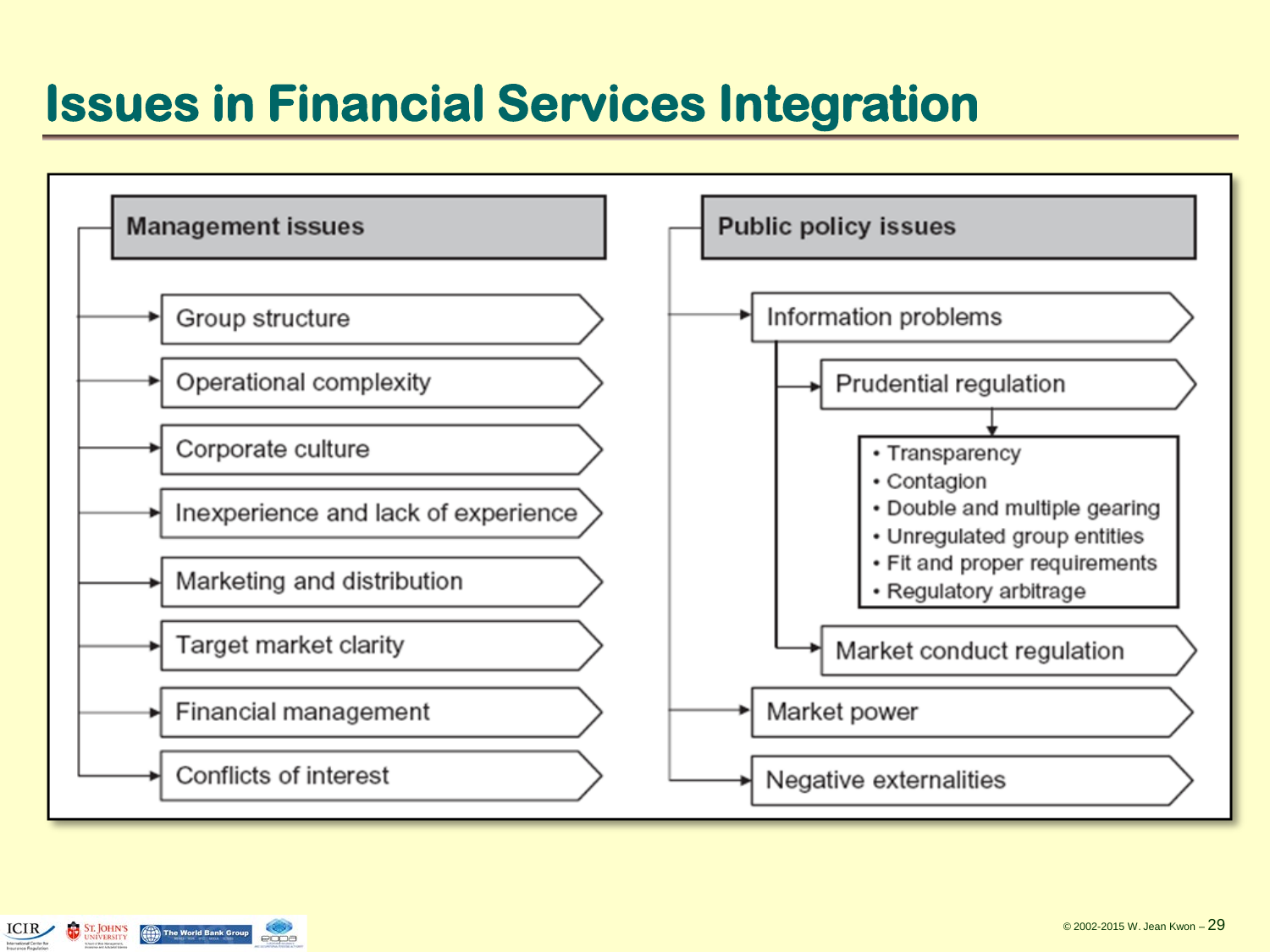

#### **Concluding Notes**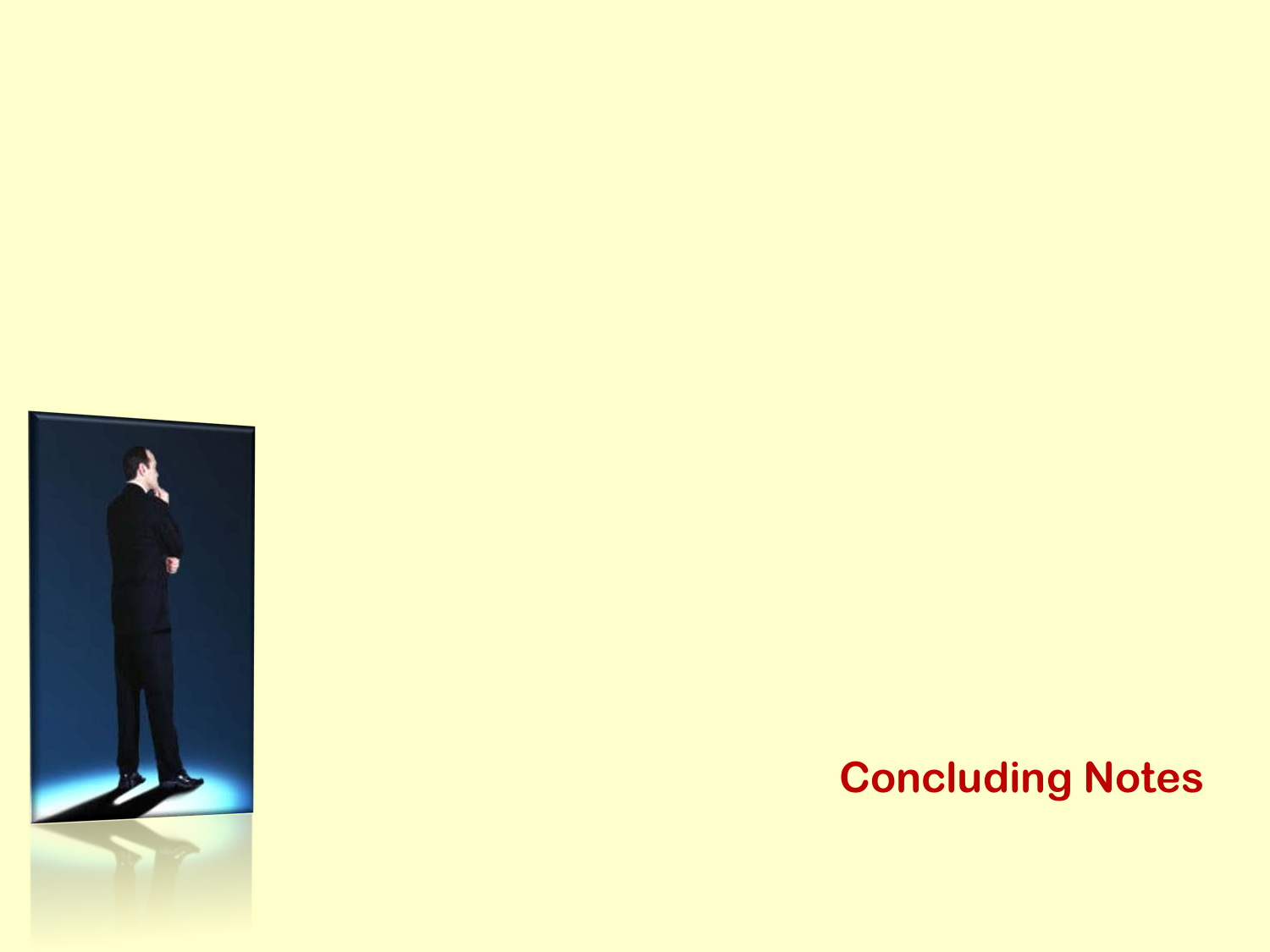- **A clear separation of funds – preferably also with the separation of a company from its management – is called for.**
	- **Not all countries have a clear guideline regarding separation of capital funds**
- **Recognizing the importance of timing differences that trigger regulatory actions exist between traditional insurance and NTNI operations**
	- **Regulation for traditional insurance to protect policyholders and to guide troubled insurers toward recovery, not necessarily toward liquidation**

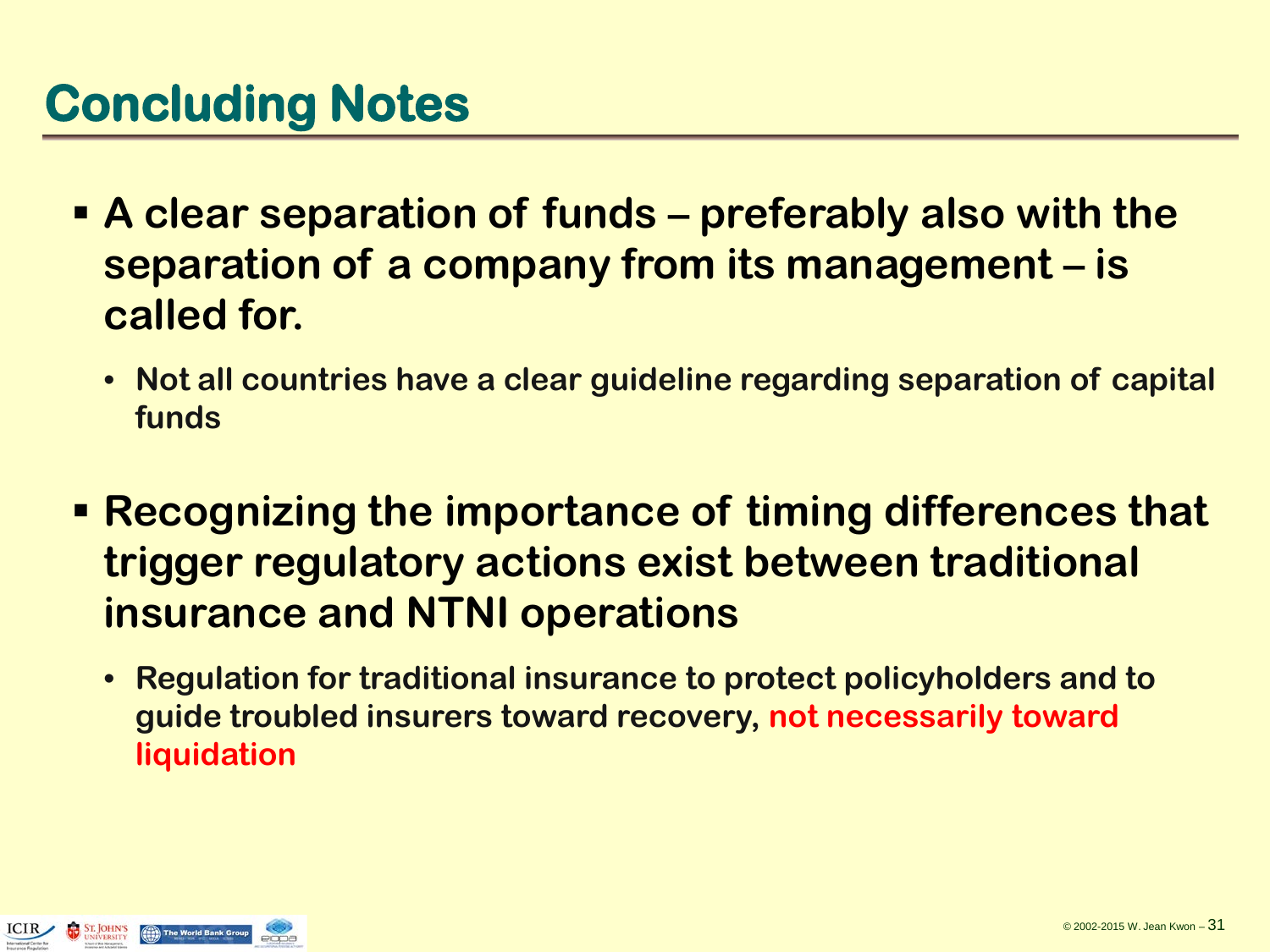## **Concluding Notes**

- **Crisis management coordination based on structured resolution agreements among authorities within a jurisdiction and across jurisdictions**
	- **Each authority must remain responsible for achieving the goals of insurance regulation and supervision, with accountability for its actions.**
	- **Need to refine the responsibilities by each supervisor**
- **All recovery and resolution measures must be legal and permissible under the governing laws, including the insurance act, in each jurisdiction.**
	- **We need to refrain from introducing "not all inclusive" capital standards or resolution processes**